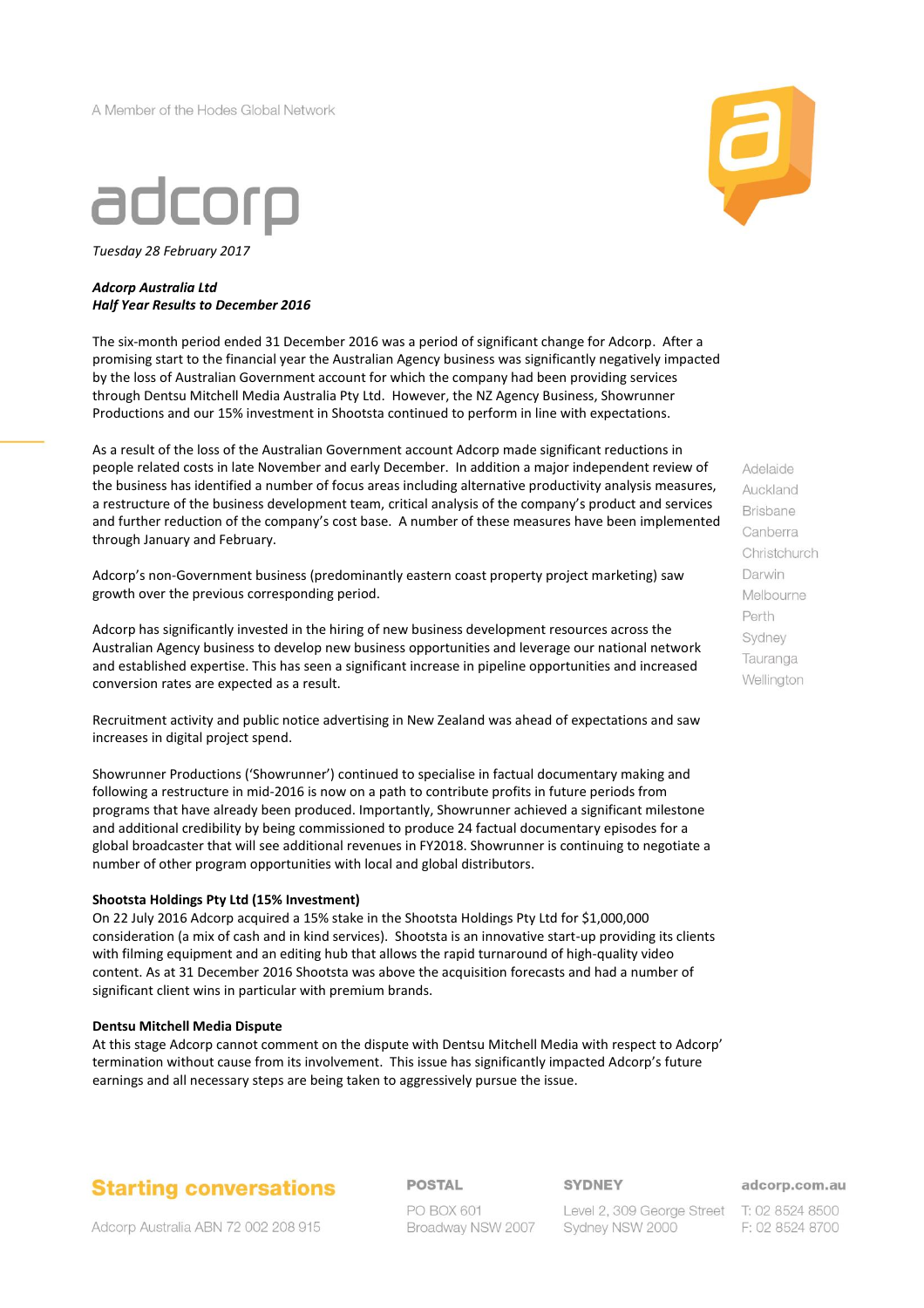# adcorp

#### **Financing**

In December 2016 Adcorp secured a new debtor finance facility that provides greater flexibility and additional capacity. The facility is currently in operation and is expected to be used for short periods to fund working capital requirements over the next twelve months.

#### **Financial Performance**

The loss for the consolidated entity after providing for income tax and non-controlling interest amounted to \$823,000 (31 December 2015: loss of \$463,000). This included \$226,000 costs attributable to restructuring and associated costs following the loss of the Australian Government account, with annualised cost savings in excess of \$1,500,000 flowing through to the new calendar year.

Billings of \$27,073,000 were down 10.3% from \$30,184,000. Net Operating Revenues (excluding rental income and interest) reduced 16.5% to \$6,663,000 from \$7,975,000 in the prior comparative period and revenue margin declined from 26.4% to 24.6% mainly as a result of the Australian Government loss.

Major cost savings were initiated and saw the removal of a number of positions including the General Manager of Corporate Services (previously reported as a Key Management Personnel). Operating Expenses (excluding impairment) decreased 10.1% to \$7,438,000 down from \$8,274,000. Administration, Office and Communication costs are down \$161,000 (7.5%) from \$2,146,000 to \$1,983,000. This was achieved in part by headcount reductions as well as ongoing initiatives to reduce unused or underutilised office space, renegotiate IT service contracts and to implement a strict review and approval process for capital expenditure.

Client Service labour costs are down \$604,000 (10.6%) from \$5,683,000 to \$5,079,000 on the prior comparative period. This reduction is the result of analysis of existing resources to ensure efficient utilisation as well as ongoing restructuring to ensure the business has the right personnel to attract new clients and generate higher revenues.

The company's cash balance as at 31 December 2016 of \$3,148,000 declined from \$4,639,000 as at 30 June 2016. This is in part a result of the \$500,000 initial cash payment for the investment in Shootsta and \$293,000 cash deposit for premises bank guarantees during the period. Cash outflows from operating activities were \$674,000 which includes restructuring costs as a result of the loss of the Australian Government sub-contractor arrangement and ongoing review and restructuring of the business.

Adcorp is confident of improving financial performance in the second half based on the restructuring activities already implemented, an increased focus on business development and a program of continual business review.

The board has determined that no dividends will be payable to shareholders for the six months to 31 December 2016 and will review this position once the company demonstrates sustained profit and cashflow growth.

The attached financial statements detail the performance and financial position of the consolidated entity for the six month ended 31 December 2016.

#### ~ends~

For further information, please contact: David Morrison Chief Executive Officer Adcorp Australia Limited + 61 2 8524 8500 davidmorrison@adcorp.com.au

#### **Starting conversations**

**POSTAL** 

PO BOX 601 Broadway NSW 2007 Level 2, 309 George Street T: 02 8524 8500 Sydney NSW 2000

**SYDNEY** 

adcorp.com.au

F: 02 8524 8700



Auckland **Brisbane** Canberra Christchurch Darwin Melbourne Perth Sydney Tauranga Wellington

Adelaide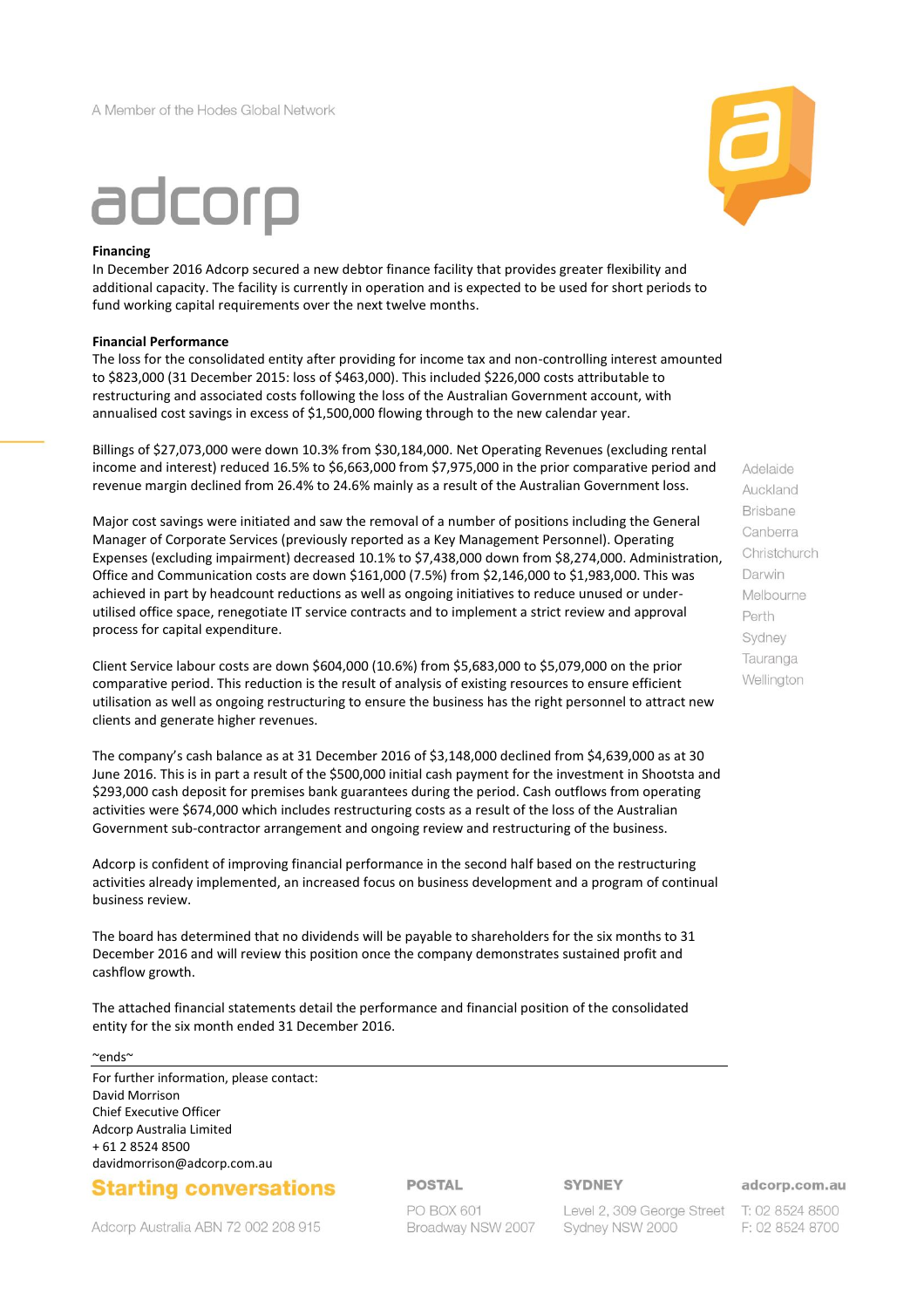#### **Adcorp Australia Limited Appendix 4D Half-year report**

#### **1. Company details**

| Name of entity:   | Adcorp Australia Limited                 |
|-------------------|------------------------------------------|
| ABN:              | 72 002 208 915                           |
| Reporting period: | For the half-year ended 31 December 2016 |
| Previous period:  | For the half-year ended 31 December 2015 |

#### **2. Results for announcement to the market**

|                                                                                                   |      |             | \$'000 |
|---------------------------------------------------------------------------------------------------|------|-------------|--------|
| Revenues from ordinary activities                                                                 | down | $16.4\%$ to | 6.678  |
| Loss from ordinary activities after tax attributable to the owners of Adcorp<br>Australia Limited | up   | 77.8% to    | (823)  |
| Loss for the half-year attributable to the owners of Adcorp Australia<br>Limited                  | up   | 77.8% to    | (823)  |

#### *Dividends*

There were no dividends paid, recommended or declared during the current financial period.

#### *Comments*

The loss for the Consolidated Entity after providing for income tax and non-controlling interest amounted to \$823,000 (31 December 2015: \$463,000).

#### **3. Net tangible assets**

|                                           | <b>Reporting</b><br>period<br><b>Cents</b> | <b>Previous</b><br>period<br><b>Cents</b> |
|-------------------------------------------|--------------------------------------------|-------------------------------------------|
| Net tangible assets per ordinary security | 0.19                                       | 0.71                                      |
|                                           |                                            |                                           |

#### **4. Control gained over entities**

Not applicable.

#### **5. Loss of control over entities**

Not applicable.

#### **6. Dividends**

*Current period*  There were no dividends paid, recommended or declared during the current financial period.

*Previous period* 

There were no dividends paid, recommended or declared during the previous financial period.

#### **7. Dividend reinvestment plans**

Not applicable.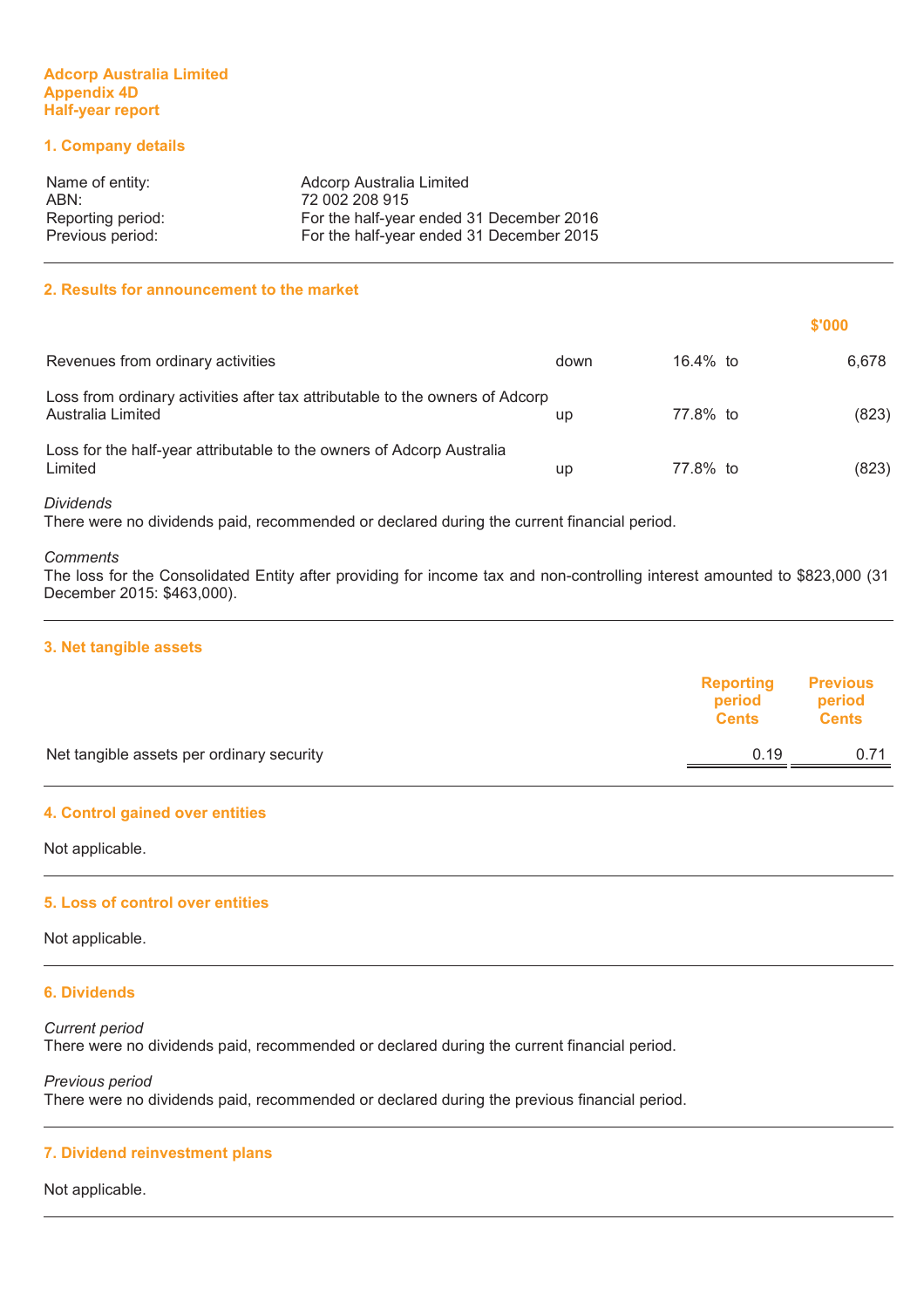#### **8. Details of associates and joint venture entities**

|                                                                                                                                                                 | <b>Reporting entity's</b><br>percentage holding |                                   | <b>Contribution to profit/(loss)</b><br>(where material) |                                     |
|-----------------------------------------------------------------------------------------------------------------------------------------------------------------|-------------------------------------------------|-----------------------------------|----------------------------------------------------------|-------------------------------------|
| Name of associate / joint venture                                                                                                                               | <b>Reporting</b><br>period<br>$\%$              | <b>Previous</b><br>period<br>$\%$ | <b>Reporting</b><br>period<br>\$'000                     | <b>Previous</b><br>period<br>\$'000 |
| Shoosta Holdings Pty Ltd (Associate)<br>HR by the Hour Pty Ltd (Joint Venture)                                                                                  | 15.00%<br>50.00%                                | $\overline{\phantom{a}}$          |                                                          |                                     |
| Group's aggregate share of associates and joint venture<br>entities' profit/(loss) (where material)<br>Profit/(loss) from ordinary activities before income tax |                                                 |                                   |                                                          |                                     |
| Income tax on operating activities                                                                                                                              |                                                 |                                   |                                                          |                                     |

Shootsta Holdings Pty Ltd ('Shootsta'), is a 15% owned associated entity acquired on 22 July 2016. Shootsta is a company that empowers companies to create their own professional videos using a Shootsta kit, for \$1,000,000 in a mix of cash and in kind services. Adcorp also took a seat on the Shootsta board as part of the transaction.

HR by the Hour Pty Ltd ('HRBTH') is a 50% owned joint venture entity acquired on 14 January 2016. HRBTH provides Recruitment and HR related services. As at 31 December 2016, a \$40,000 working capital loan had been advanced to HRBTH. The joint venture will be accounted for under the equity accounting method, however as at 31 December 2016 the share of profits in HRBTH was not material.

#### **9. Foreign entities**

*Details of origin of accounting standards used in compiling the report:* 

Not applicable.

#### **10. Audit qualification or review**

*Details of audit/review dispute or qualification (if any):* 

The financial statements were subject to a review by the auditors and the review report is attached as part of the Interim Report.

#### **11. Attachments**

*Details of attachments (if any):* 

The Interim Report of Adcorp Australia Limited for the half-year ended 31 December 2016 is attached.

**12. Signed**

Signed

Febe McCrossen Company Secretary Sydney

Date: 28 February 2017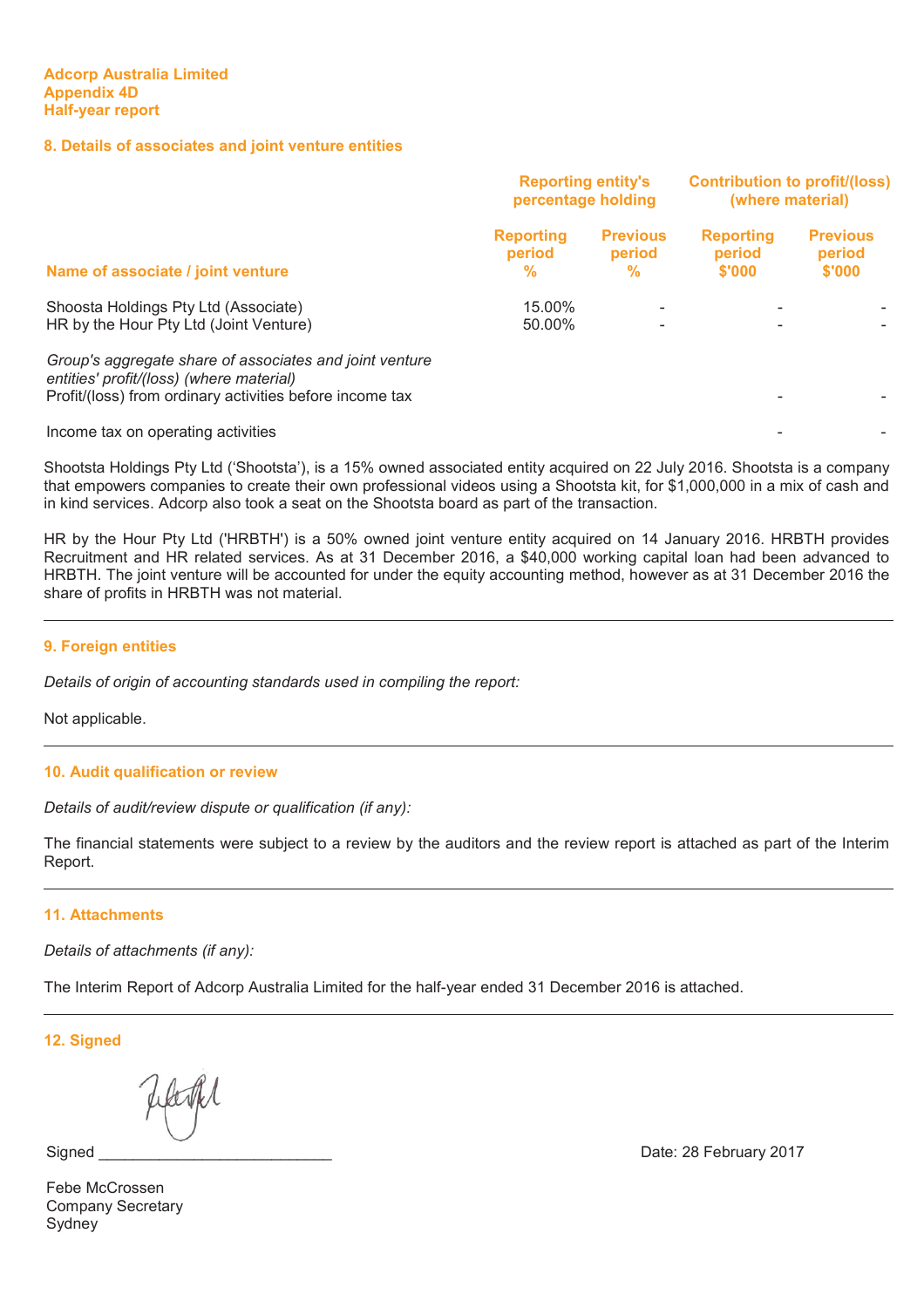## **Adcorp Australia Limited**

**ABN 72 002 208 915**

**Interim Report - 31 December 2016**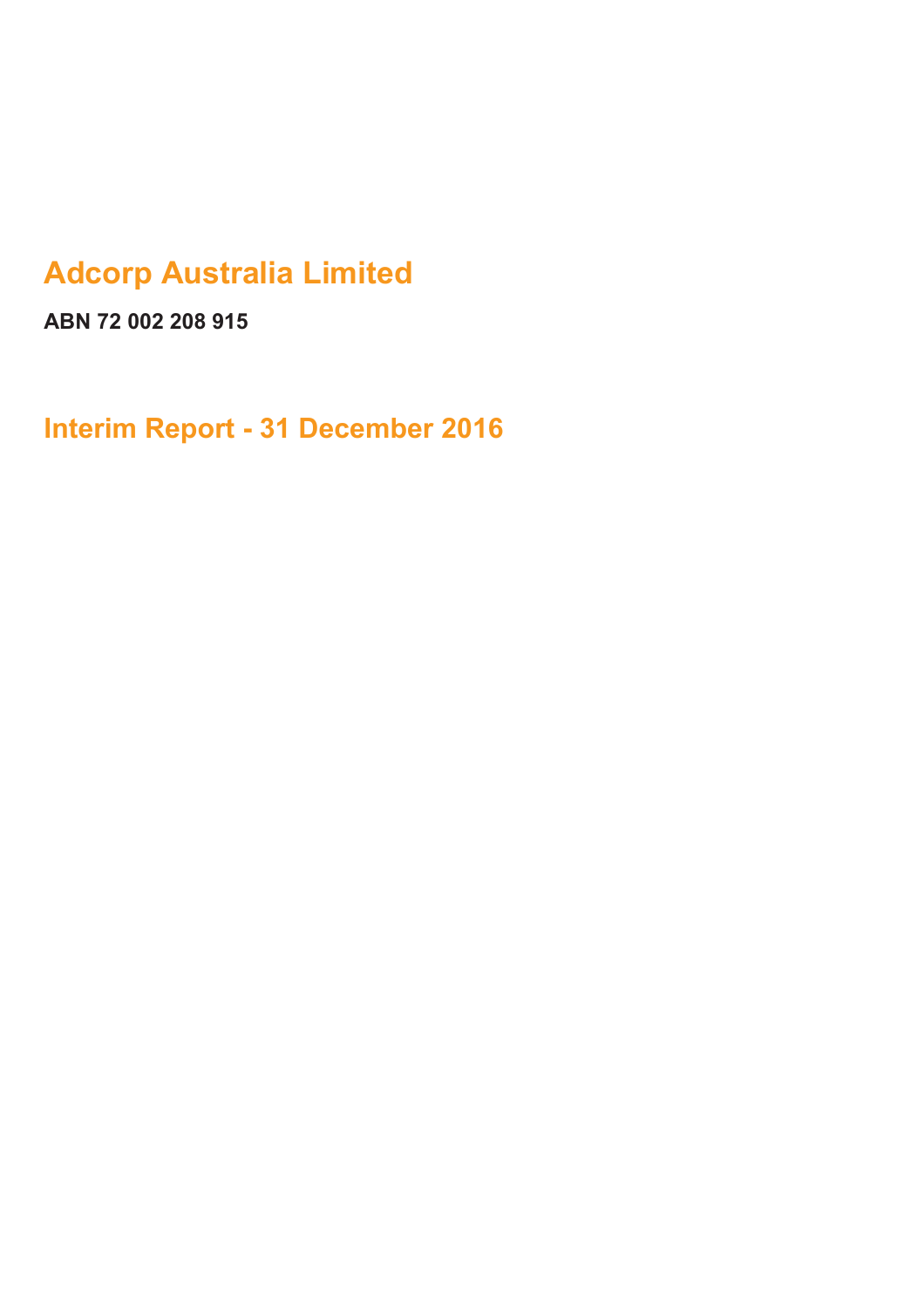#### **Adcorp Australia Limited Contents 31 December 2016**

| Directors' report                                                              | 2  |
|--------------------------------------------------------------------------------|----|
| Auditor's independence declaration                                             | 5  |
| Statement of profit or loss and other comprehensive income                     | 6  |
| Statement of financial position                                                |    |
| Statement of changes in equity                                                 | 8  |
| Statement of cash flows                                                        | 9  |
| Notes to the financial statements                                              | 10 |
| Directors' declaration                                                         | 16 |
| Independent auditor's review report to the members of Adcorp Australia Limited | 17 |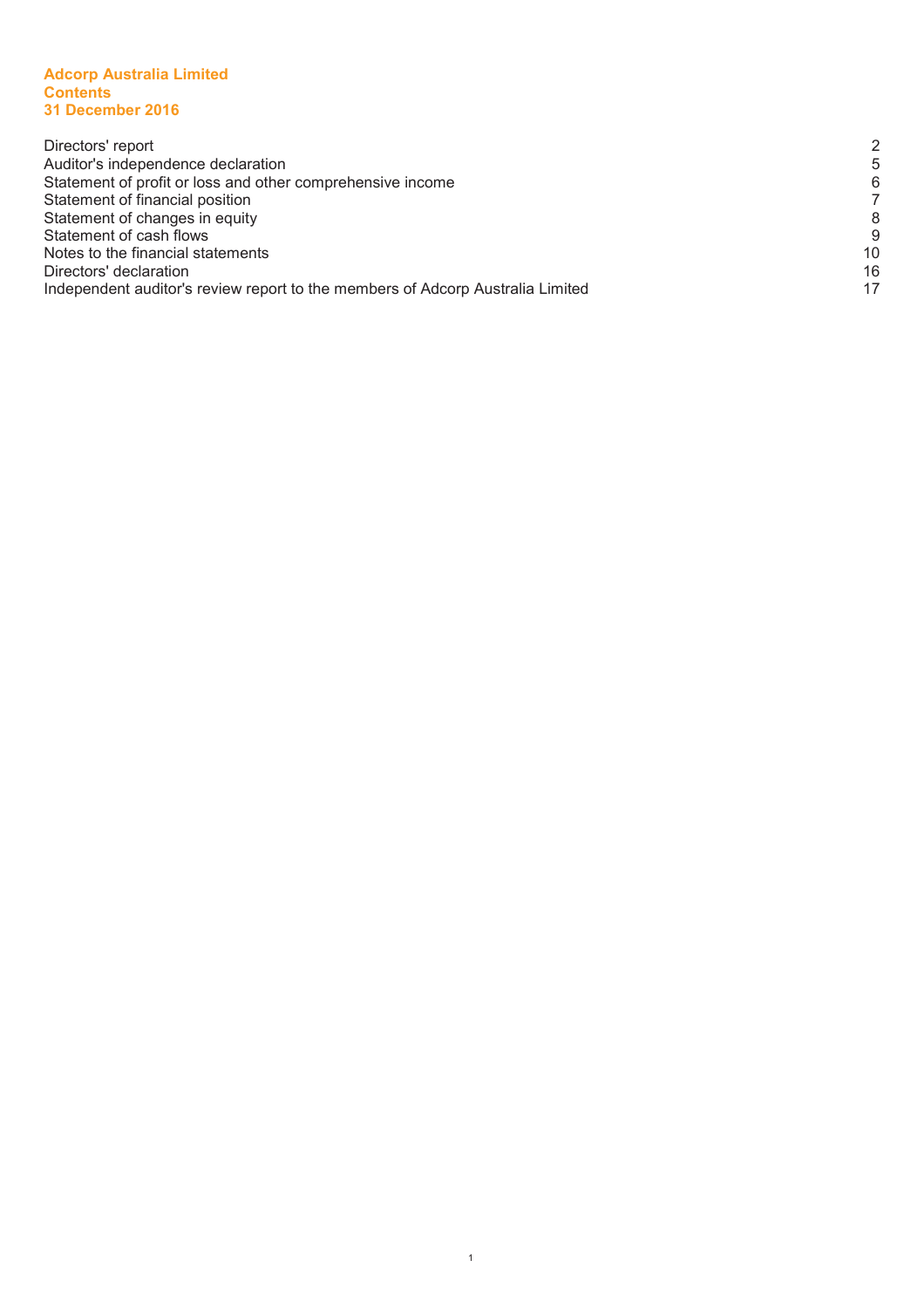#### **Adcorp Australia Limited Directors' report 31 December 2016**

The directors present their report, together with the financial statements, on the consolidated entity (referred to hereafter as the 'Consolidated Entity') consisting of Adcorp Australia Limited (referred to hereafter as the 'Company' or 'parent entity') and the entities it controlled at the end of, or during, the half-year ended 31 December 2016.

#### **Directors**

The following persons were directors of Adcorp Australia Limited during the whole of the financial half-year and up to the date of this report, unless otherwise stated:

Ian Rodwell David Morrison Garry Lemair Dean Capobianco

#### **Principal activities**

During the financial half-year the principal continuing activities of the Consolidated Entity consisted of:

- Ɣ Advertising agency services specialising in human resources, real estate, government, motor vehicle, education and retail;
- Ɣ Website design, development and database support services;
- Digital marketing services and consulting, including supply of web-based products, and strategic employment solutions; and
- Video production and marketing solutions.

#### **Review of operations**

The loss for the Consolidated Entity after providing for income tax and non-controlling interest amounted to \$823,000 (31 December 2015: \$463,000).

The six-month period ended 31 December 2016 was a period of significant change for Adcorp. After a promising start to the financial year the Australian Agency business was significantly negatively impacted by the loss of Australian Government account for which the Company had been providing services through Dentsu Mitchell Media Australia Pty Ltd. However, the NZ Agency Business, Showrunner Productions ('Showrunner') and our 15% investment in Shootsta Holdings Pty Ltd ('Shoosta') continued to perform in line with expectations.

As a result of the loss of the Australian Government account Adcorp made significant reductions in people related costs in late November and early December. In addition a major independent review of the business has identified a number of focus areas including alternative productivity analysis measures, a restructure of the business development team, critical analysis of the Company's product and services and further reduction of the Company's cost base. A number of these measures have been implemented through January and February.

Adcorp's non-Government business (predominantly eastern coast property project marketing) saw growth over the previous corresponding period.

Adcorp has significantly invested in the hiring of new business development resources across the Australian Agency business to develop new business opportunities and leverage our national network and established expertise. This has seen a significant increase in pipeline opportunities and increased conversion rates are expected as a result.

Recruitment activity and public notice advertising in New Zealand was ahead of expectations and saw increases in digital project spend.

Showrunner continued to specialise in factual documentary making and following a restructure in mid-2016 is now on a path to contribute profits in future periods from programs that have already been produced. Importantly, Showrunner achieved a significant milestone and additional credibility by being commissioned to produce 24 factual documentary episodes for a global broadcaster that will see additional revenues in FY2018. Showrunner is continuing to negotiate a number of other program opportunities with local and global distributors.

#### *Shootsta Holdings Pty Ltd (15% Investment)*

On 22 July 2016 Adcorp acquired a 15% stake in the Shootsta for \$1,000,000 consideration (a mix of cash and in kind services). Shootsta is an innovative start-up providing its clients with filming equipment and an editing hub that allows the rapid turnaround of high-quality video content. As at 31 December 2016 Shootsta was above the acquisition forecasts and had a number of significant client wins in particular with premium brands.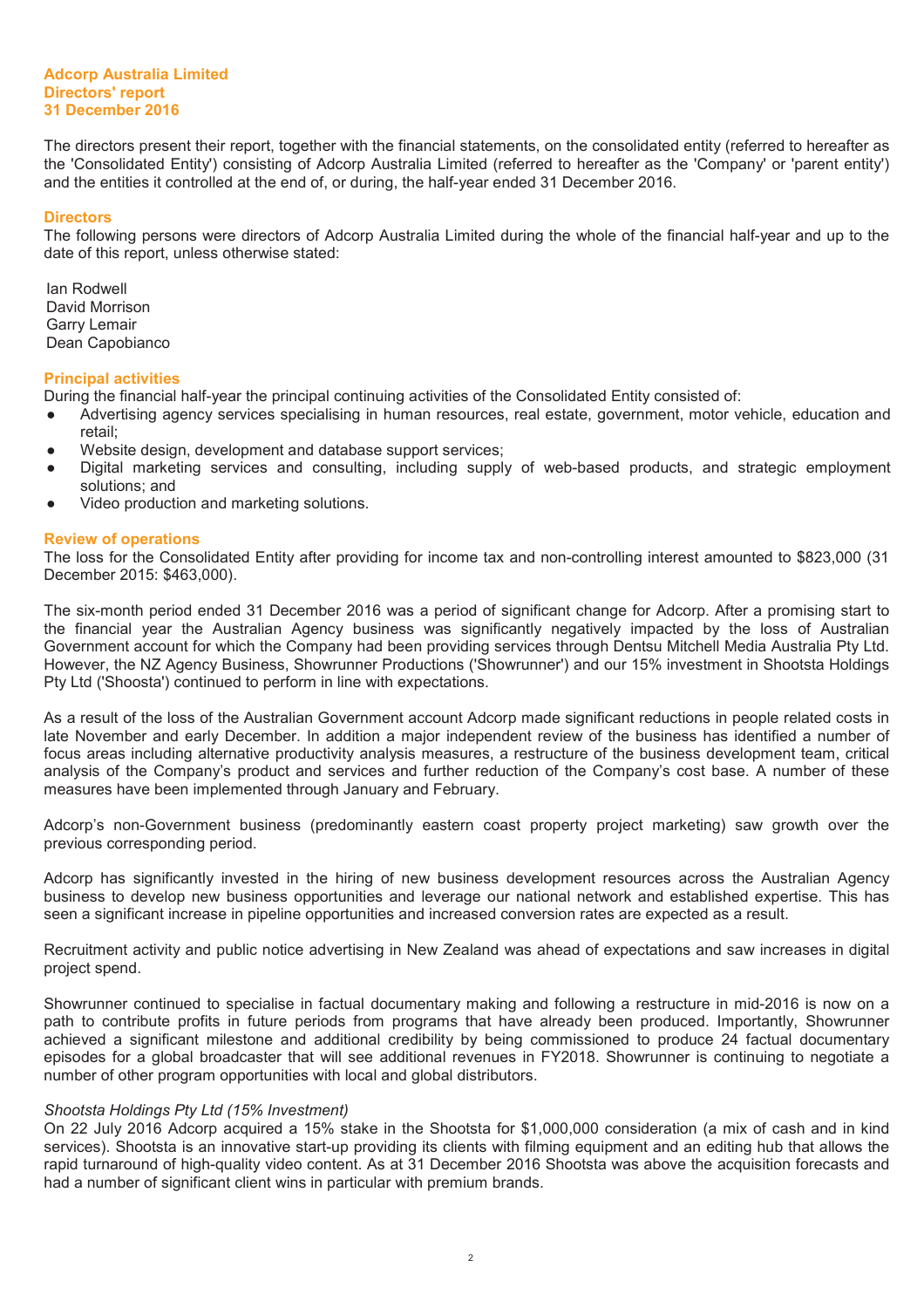#### *Dentsu Mitchell Media dispute*

At this stage Adcorp cannot comment on the dispute with Dentsu Mitchell Media with respect to Adcorp' termination without cause from its involvement. This issue has significantly impacted Adcorp's future earnings and all necessary steps are being taken to aggressively pursue the issue.

#### *Financing*

In December 2016 Adcorp secured a new debtor finance facility that provides greater flexibility and additional capacity. The facility is currently in operation and is expected to be used for short periods to fund working capital requirements over the next twelve months.

#### *Financial Performance*

The loss for the Consolidated Entity after providing for income tax and non-controlling interest amounted to \$823,000 (31 December 2015: loss of \$463,000). This included \$226,000 costs attributable to restructuring and associated costs following the loss of the Australian Government account, with annualised cost savings in excess of \$1,500,000 flowing through to the new calendar year.

Billings of \$27,073,000 were down 10.3% from \$30,184,000. Net Operating Revenues (excluding rental income and interest) reduced 16.5% to \$6,663,000 from \$7,975,000 in the prior comparative period and revenue margin declined from 26.4% to 24.6% mainly as a result of the Australian Government loss.

Major cost savings were initiated and saw the removal of a number of positions including the General Manager of Corporate Services (previously reported as a Key Management Personnel). Operating Expenses (excluding impairment) decreased 10.1% to \$7,438,000 down from \$8,274,000. Administration, Office and Communication costs are down \$161,000 (7.5%) from \$2,146,000 to \$1,983,000. This was achieved in part by headcount reductions as well as ongoing initiatives to reduce unused or under-utilised office space, renegotiate IT service contracts and to implement a strict review and approval process for capital expenditure.

Client Service labour costs are down \$604,000 (10.6%) from \$5,683,000 to \$5,079,000 on the prior comparative period. This reduction is the result of analysis of existing resources to ensure efficient utilisation as well as ongoing restructuring to ensure the business has the right personnel to attract new clients and generate higher revenues.

The Company's cash balance as at 31 December 2016 of \$3,148,000 declined from \$4,639,000 as at 30 June 2016. This is in part a result of the \$500,000 initial cash payment for the investment in Shootsta and \$293,000 cash deposit for premises bank guarantees during the period. Cash outflows from operating activities were \$674,000 which includes restructuring costs as a result of the loss of the Australian Government sub-contractor arrangement and ongoing review and restructuring of the business.

Adcorp is confident of improving financial performance in the second half based on the restructuring activities already implemented, an increased focus on business development and a program of continual business review.

The Board has determined that no dividends will be payable to shareholders for the six months to 31 December 2016 and will review this position once the Company demonstrates sustained profit and cashflow growth.

The attached financial statements detail the performance and financial position of the Consolidated Entity for the six month ended 31 December 2016.

#### **Significant changes in the state of affairs**

On 22 July 2016, Adcorp purchased a 15% investment in Shootsta Holdings Pty Ltd ('Shootsta'), a company that empowers companies to create their own professional videos using a Shootsta kit, for \$1,000,000 in a mix of cash and in kind services. Adcorp will also take a seat on the Shootsta board as part of the transaction.

There were no other significant changes in the state of affairs of the Consolidated Entity during the financial half-year.

#### **Rounding of amounts**

The Company is of a kind referred to in Corporations Instrument 2016/191, issued by the Australian Securities and Investments Commission, relating to 'rounding-off'. Amounts in this report have been rounded off in accordance with that Corporations Instrument to the nearest thousand dollars, or in certain cases, the nearest dollar.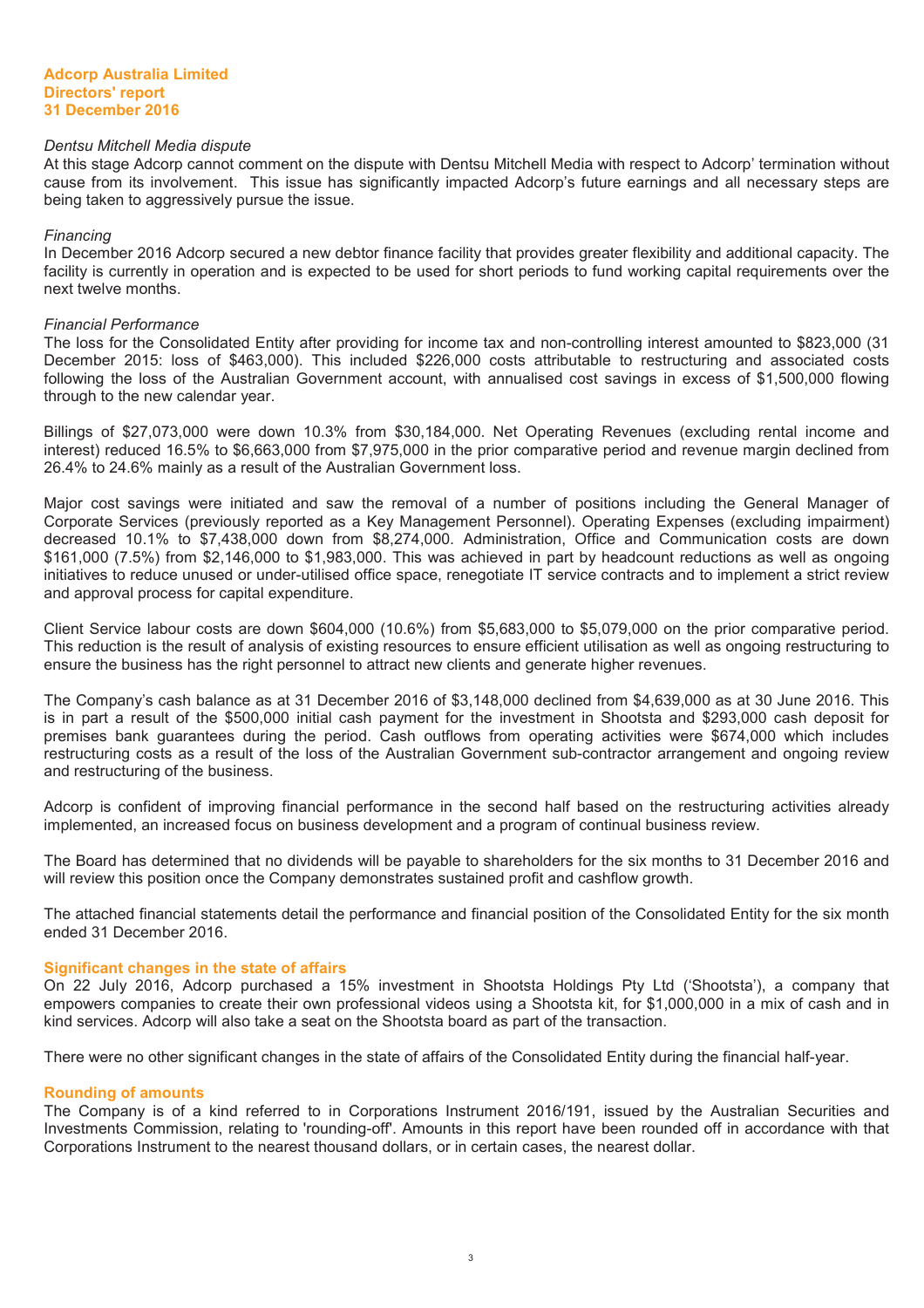#### **Adcorp Australia Limited Directors' report 31 December 2016**

#### **Auditor's independence declaration**

A copy of the auditor's independence declaration as required under section 307C of the Corporations Act 2001 is set out immediately after this directors' report.

This report is made in accordance with a resolution of directors, pursuant to section 306(3)(a) of the Corporations Act 2001.

4

On behalf of the directors

Daif Mon 1 \_\_\_\_\_\_\_\_\_\_\_\_\_\_\_\_\_\_\_\_\_\_\_\_\_\_\_

David Morrison Director and Chief Executive Officer

28 February 2017 Sydney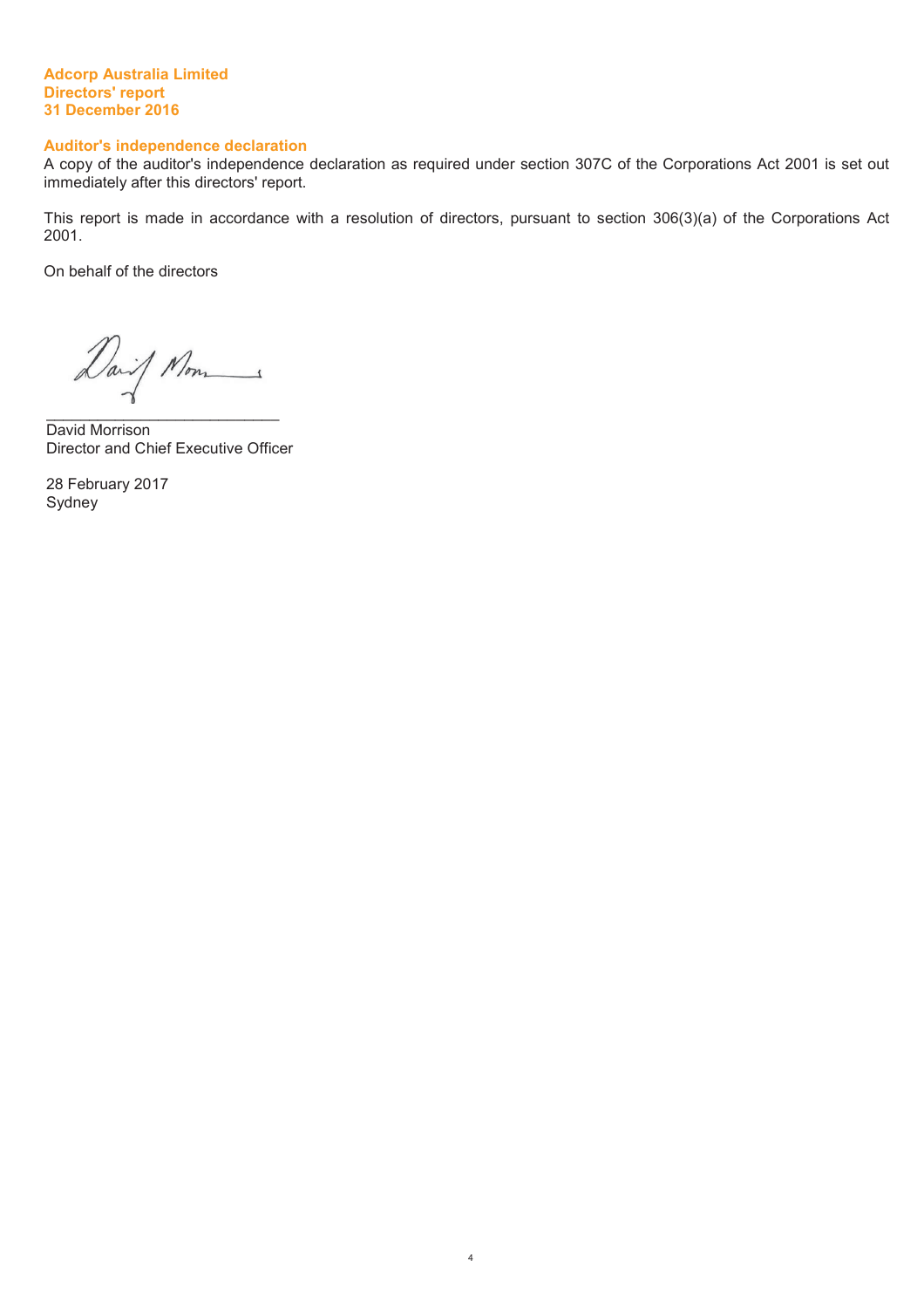

Level 17, 383 Kent Street Sydney NSW 2000

Correspondence to: Locked Bag Q800 QVB Post Office Sydney NSW 1230

**T** +61 2 8297 2400 **F** +61 2 9299 4445 **E** info.nsw@au.gt.com **W** www.grantthornton.com.au

#### Auditor's Independence Declaration To The Directors of Adcorp Australia Limited

In accordance with the requirements of section 307C of the Corporations Act 2001, as lead auditor for the review of Adcorp Australia Limited for the half-year ended 31 December 2016, I declare that, to the best of my knowledge and belief, there have been:

- a no contraventions of the auditor independence requirements of the Corporations Act 2001 in relation to the review; and
- b no contraventions of any applicable code of professional conduct in relation to the review.

Trant Thornton

GRANT THORNTON AUDIT PTY LTD Chartered Accountants

Andrew Rigele Partner - Audit & Assurance

Sydney, 28 February 2017

Grant Thornton Audit Pty Ltd ACN 130 913 594 a subsidiary or related entity of Grant Thornton Australia Ltd ABN 41 127 556 389

Liability limited by a scheme approved under Professional Standards Legislation.

<sup>&#</sup>x27;Grant Thornton' refers to the brand under which the Grant Thornton member firms provide assurance, tax and advisory services to their clients and/or refers to one or more member firms, as the context requires. Grant Thornton Australia Ltd is a member firm of Grant Thornton International Ltd (GTIL). GTIL and the member firms are not a worldwide partnership. GTIL and each member firm is a separate legal entity. Services are delivered by the member firms. GTIL does not provide services to clients. GTIL and its member firms are not agents of, and do not obligate one another and are not liable for one another's acts or omissions. In the Australian context only, the use of the term 'Grant Thornton' may refer to Grant Thornton Australia Limited ABN 41 127 556 389 and its Australian subsidiaries and related entities. GTIL is not an Australian related entity to Grant Thornton Australia Limited.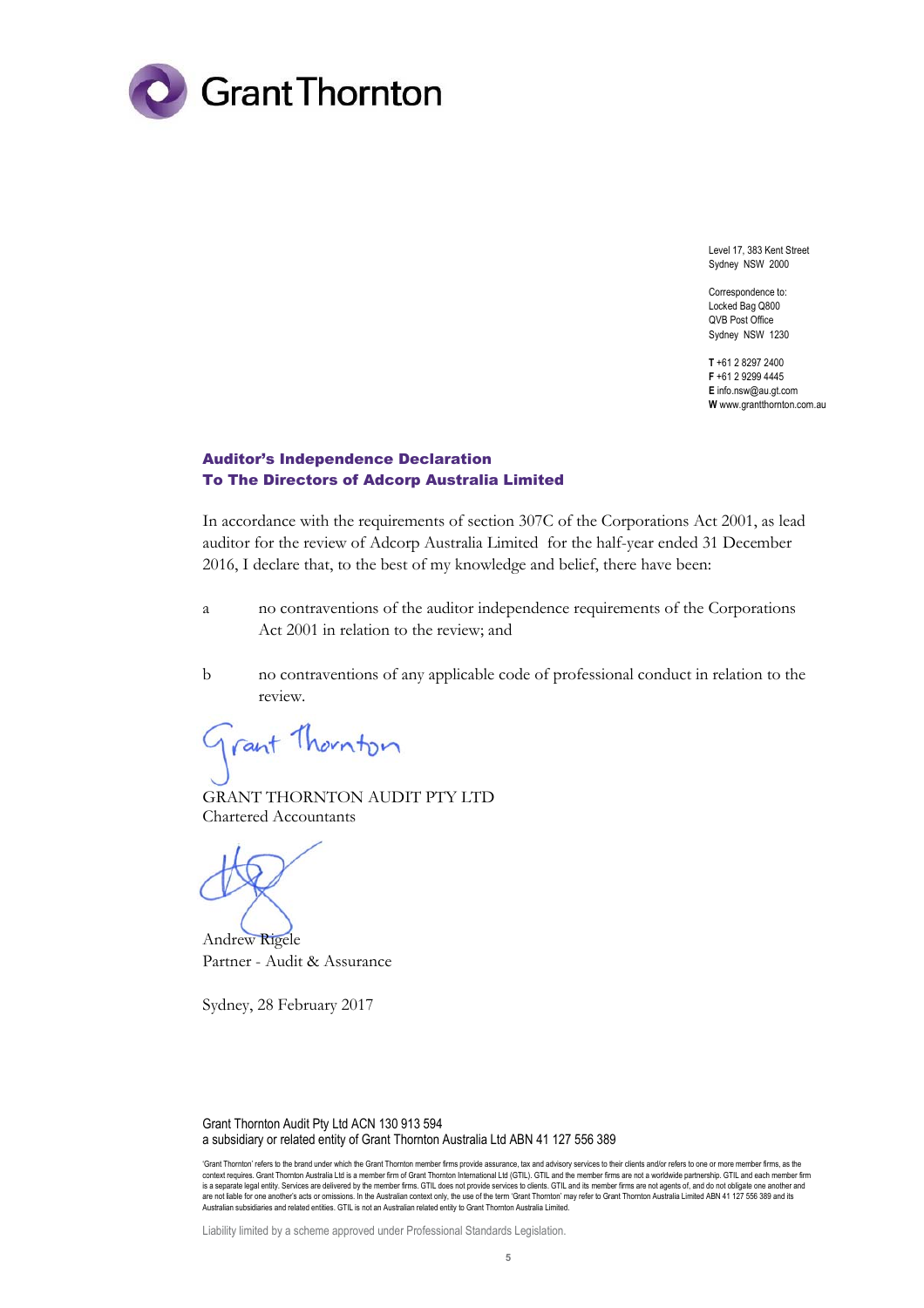#### **Adcorp Australia Limited Statement of profit or loss and other comprehensive income For the half-year ended 31 December 2016**

|                                                                                                                                                                           |             | <b>Consolidated</b>                         |                                                       |
|---------------------------------------------------------------------------------------------------------------------------------------------------------------------------|-------------|---------------------------------------------|-------------------------------------------------------|
|                                                                                                                                                                           | <b>Note</b> | 31 Dec 2016<br>\$'000                       | 31.<br><b>Dec 2015</b><br>\$'000                      |
| <b>Revenue</b>                                                                                                                                                            | 4           | 6,678                                       | 7,988                                                 |
| <b>Expenses</b><br>Client service expenses<br>Administrative expenses<br>Marketing expenses<br>Office and communication expenses<br>Impairment of assets<br>Finance costs | 5           | (5,079)<br>(497)<br>(375)<br>(1,486)<br>(1) | (5,683)<br>(544)<br>(429)<br>(1,602)<br>(205)<br>(16) |
| Loss before income tax (expense)/benefit                                                                                                                                  |             | (760)                                       | (491)                                                 |
| Income tax (expense)/benefit                                                                                                                                              |             | (23)                                        | 26                                                    |
| Loss after income tax (expense)/benefit for the half-year                                                                                                                 |             | (783)                                       | (465)                                                 |
| Other comprehensive income                                                                                                                                                |             |                                             |                                                       |
| Items that may be reclassified subsequently to profit or loss<br>Foreign currency translation                                                                             |             | 8                                           | 52                                                    |
| Other comprehensive income for the half-year, net of tax                                                                                                                  |             | 8                                           | 52                                                    |
| Total comprehensive income for the half-year                                                                                                                              |             | (775)                                       | (413)                                                 |
| Loss for the half-year is attributable to:<br>Non-controlling interest<br>Owners of Adcorp Australia Limited                                                              |             | 40<br>(823)<br>(783)                        | (2)<br>(463)<br>(465)                                 |
| Total comprehensive income for the half-year is attributable to:<br>Non-controlling interest<br>Owners of Adcorp Australia Limited                                        |             | 40<br>(815)                                 | (2)<br>(411)                                          |
|                                                                                                                                                                           |             | (775)                                       | (413)                                                 |
|                                                                                                                                                                           |             | <b>Cents</b>                                | <b>Cents</b>                                          |
| Basic earnings per share<br>Diluted earnings per share                                                                                                                    | 12<br>12    | (0.45)<br>(0.45)                            | (0.60)<br>(0.60)                                      |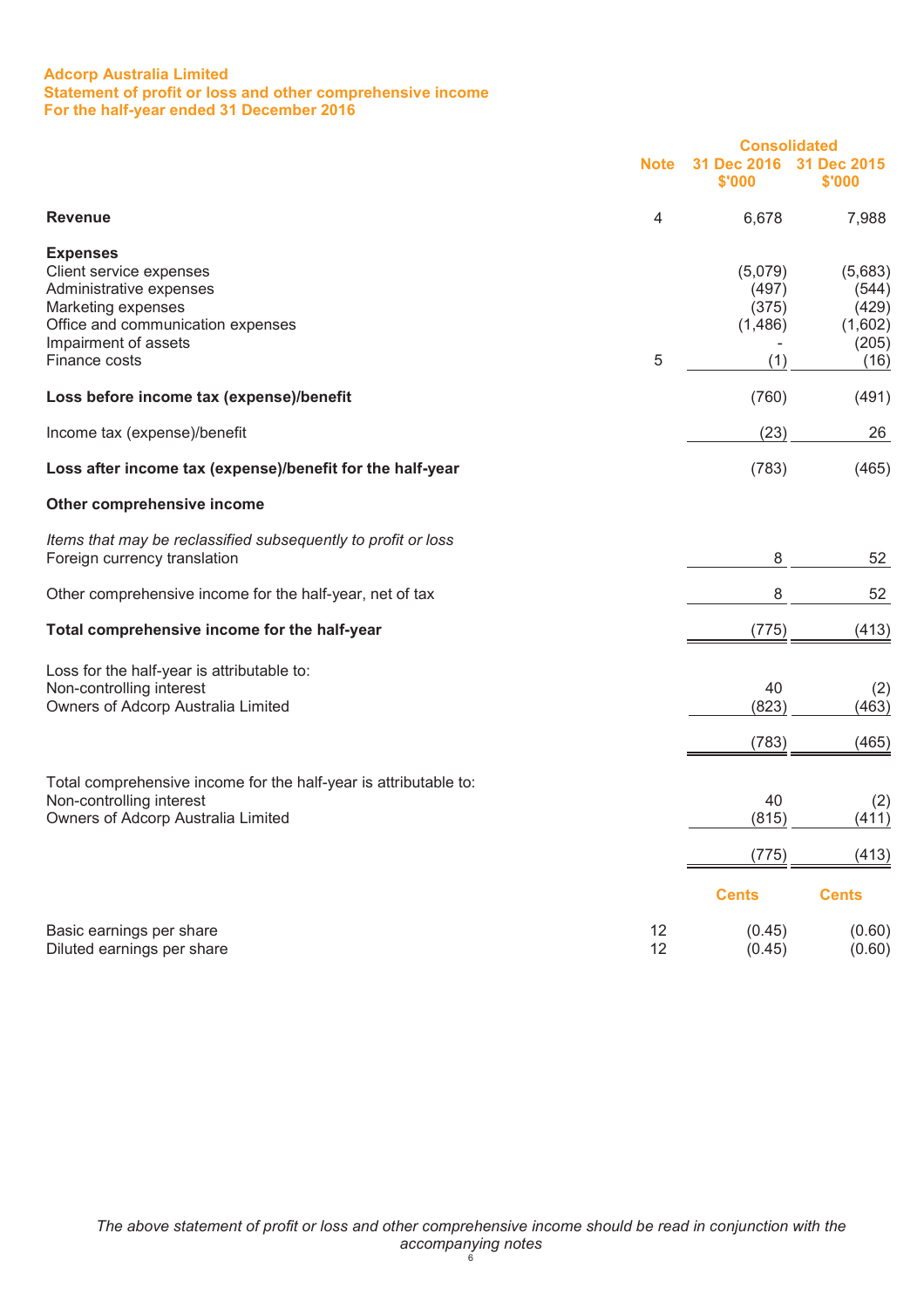#### **Adcorp Australia Limited Statement of financial position As at 31 December 2016**

|                                                               |                | <b>Consolidated</b>   |                       |  |
|---------------------------------------------------------------|----------------|-----------------------|-----------------------|--|
|                                                               | <b>Note</b>    | 31 Dec 2016<br>\$'000 | 30 Jun 2016<br>\$'000 |  |
| <b>Assets</b>                                                 |                |                       |                       |  |
| <b>Current assets</b>                                         |                |                       |                       |  |
| Cash and cash equivalents                                     | 6              | 3,148                 | 4,639                 |  |
| Trade and other receivables                                   | $\overline{7}$ | 5,312                 | 7,470                 |  |
| Inventories                                                   |                | 569                   | 617                   |  |
| Income tax refund due                                         |                | 8                     | 31                    |  |
| Other financial assets                                        |                | 143                   | 382                   |  |
| Prepayments                                                   |                | 891                   | 424                   |  |
| Total current assets                                          |                | 10,071                | 13,563                |  |
| <b>Non-current assets</b>                                     |                |                       |                       |  |
| Investments accounted for using the equity method             | 8              | 804                   |                       |  |
| Property, plant and equipment                                 |                | 652                   | 725                   |  |
| Intangibles                                                   |                | 132                   | 65                    |  |
| Deferred tax                                                  |                | 1,167                 | 1,199                 |  |
| Total non-current assets                                      |                | 2,755                 | 1,989                 |  |
| <b>Total assets</b>                                           |                | 12,826                | 15,552                |  |
| <b>Liabilities</b>                                            |                |                       |                       |  |
| <b>Current liabilities</b>                                    |                |                       |                       |  |
| Trade and other payables                                      | 9              | 9,938                 | 11,740                |  |
| Income tax                                                    |                | 48                    | 52                    |  |
| Provisions                                                    |                | 764                   | 780                   |  |
| <b>Total current liabilities</b>                              |                | 10,750                | 12,572                |  |
| <b>Non-current liabilities</b>                                |                |                       |                       |  |
| Other payables                                                |                | 78                    | 57                    |  |
| Deferred tax                                                  |                | 264                   | 305                   |  |
| Provisions                                                    |                | 360                   | 469                   |  |
| <b>Total non-current liabilities</b>                          |                | 702                   | 831                   |  |
| <b>Total liabilities</b>                                      |                | 11,452                | 13,403                |  |
|                                                               |                |                       |                       |  |
| <b>Net assets</b>                                             |                | 1,374                 | 2,149                 |  |
| <b>Equity</b>                                                 |                |                       |                       |  |
| Issued capital                                                |                | 32,353                | 32,353                |  |
| Purchased controlling interest reserve                        |                | (113)                 | (113)                 |  |
| Foreign currency reserve                                      |                | (337)                 | (345)                 |  |
| <b>Accumulated losses</b>                                     |                | (30, 594)             | (29, 771)             |  |
| Equity attributable to the owners of Adcorp Australia Limited |                | 1,309                 | 2,124                 |  |
| Non-controlling interest                                      |                | 65                    | 25                    |  |
| <b>Total equity</b>                                           |                | 1,374                 | 2,149                 |  |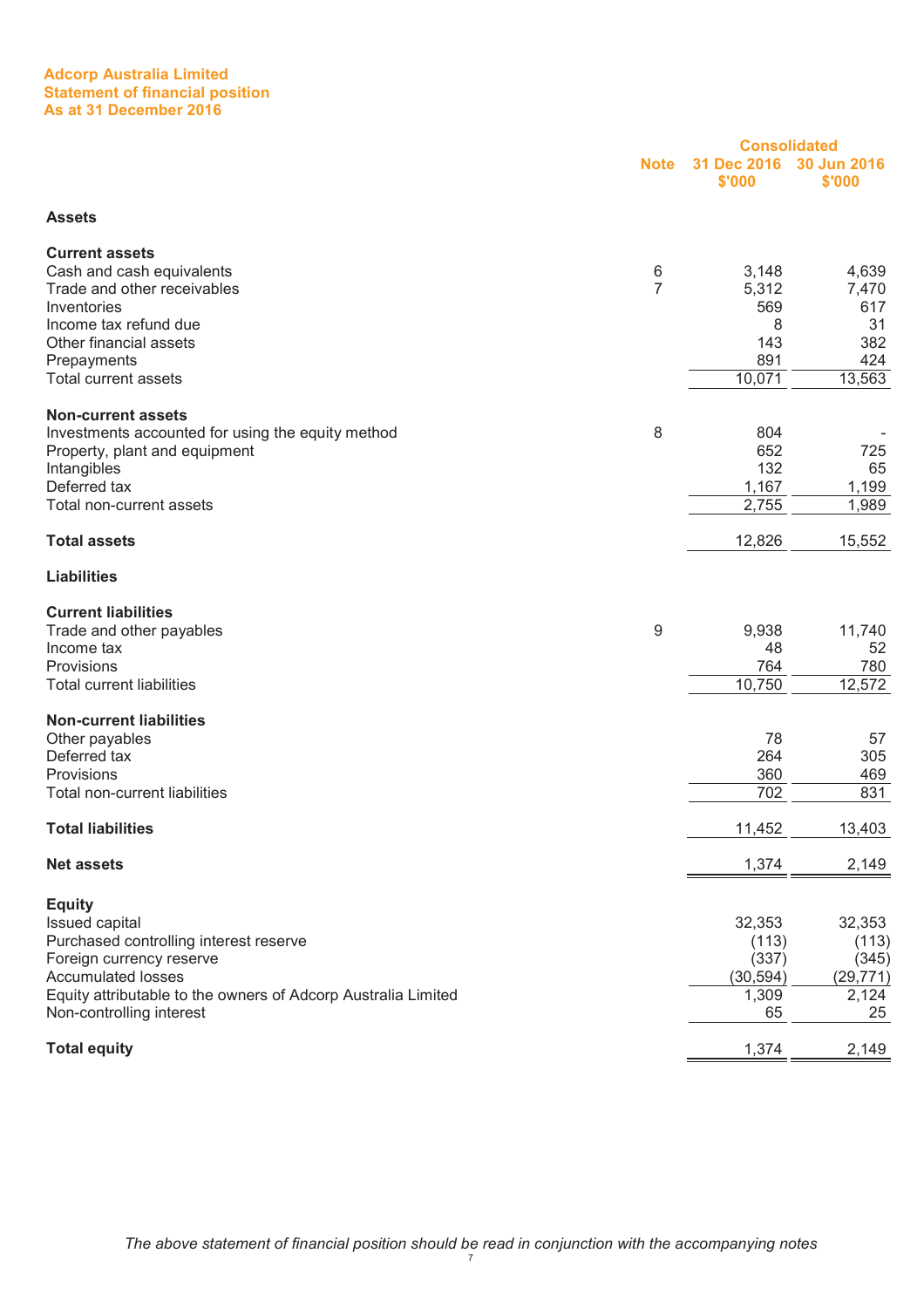#### **Adcorp Australia Limited Statement of changes in equity For the half-year ended 31 December 2016**

| <b>Consolidated</b>                                                                                                        | <b>Issued</b><br>capital<br>\$'000 | <b>Purchased</b><br>controlling<br><b>interest</b><br>reserve<br>\$'000 | <b>Foreign</b><br>currency<br><b>reserve</b><br>\$'000 | <b>Accumulated</b><br><b>losses</b><br>\$'000 | Non-<br>controlling<br><b>interest</b><br>\$'000 | <b>Total equity</b><br>\$'000 |
|----------------------------------------------------------------------------------------------------------------------------|------------------------------------|-------------------------------------------------------------------------|--------------------------------------------------------|-----------------------------------------------|--------------------------------------------------|-------------------------------|
| Balance at 1 July 2015                                                                                                     | 28,894                             | (113)                                                                   | (411)                                                  | (29, 156)                                     | $\overline{2}$                                   | (784)                         |
| Loss after income tax benefit for<br>the half-year<br>Other comprehensive income                                           |                                    |                                                                         |                                                        | (463)                                         | (2)                                              | (465)                         |
| for the half-year, net of tax                                                                                              |                                    |                                                                         | 52                                                     |                                               |                                                  | 52                            |
| Total comprehensive income for<br>the half-year                                                                            |                                    |                                                                         | 52                                                     | (463)                                         | (2)                                              | (413)                         |
| Transactions with owners in<br>their capacity as owners:<br>Contributions of equity, net of<br>transaction costs           | 3,459                              |                                                                         |                                                        |                                               |                                                  | 3,459                         |
| Balance at 31 December 2015                                                                                                | 32,353                             | (113)                                                                   | (359)                                                  | (29, 619)                                     |                                                  | 2,262                         |
| <b>Consolidated</b>                                                                                                        | <b>Issued</b><br>capital<br>\$'000 | <b>Purchased</b><br>controlling<br><b>interest</b><br>reserve<br>\$'000 | <b>Foreign</b><br>currency<br>reserve<br>\$'000        | <b>Accumulated</b><br><b>losses</b><br>\$'000 | Non-<br>controlling<br>interest<br>\$'000        | <b>Total equity</b><br>\$'000 |
| Balance at 1 July 2016                                                                                                     | 32,353                             | (113)                                                                   | (345)                                                  | (29, 771)                                     | 25                                               | 2,149                         |
| Profit/(loss) after income tax<br>expense for the half-year<br>Other comprehensive income<br>for the half-year, net of tax |                                    |                                                                         | 8                                                      | (823)                                         | 40                                               | (783)<br>8                    |
| Total comprehensive income for<br>the half-year                                                                            |                                    |                                                                         | 8                                                      | (823)                                         | 40                                               | (775)                         |
| Balance at 31 December 2016                                                                                                | 32,353                             | (113)                                                                   | (337)                                                  | (30, 594)                                     | 65                                               | 1,374                         |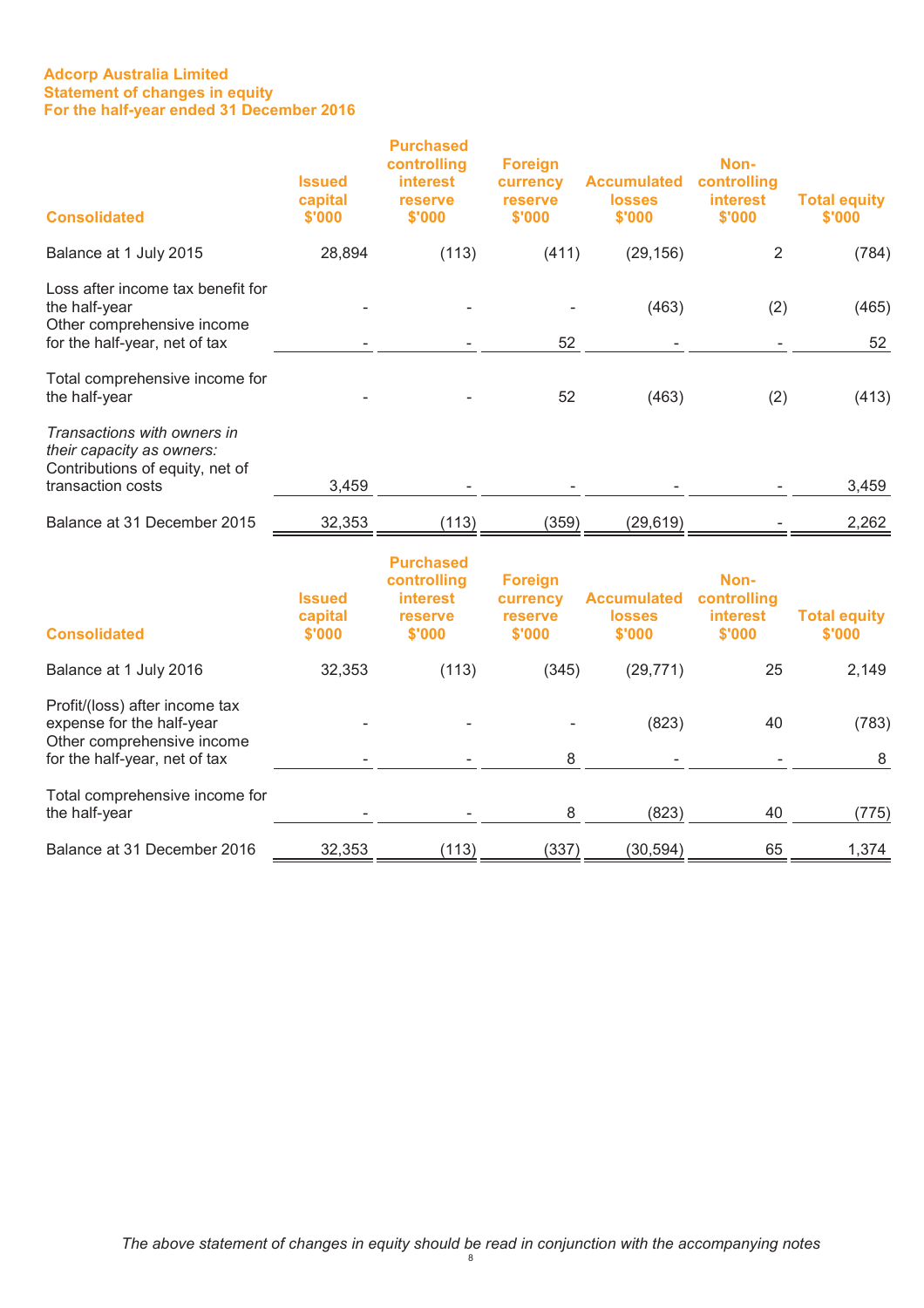#### **Adcorp Australia Limited Statement of cash flows For the half-year ended 31 December 2016**

|                                                                       | <b>Consolidated</b>   |                       |
|-----------------------------------------------------------------------|-----------------------|-----------------------|
|                                                                       | 31 Dec 2016<br>\$'000 | 31 Dec 2015<br>\$'000 |
| Cash flows from operating activities                                  |                       |                       |
| Receipts from customers (inclusive of GST)                            | 31,905                | 36,026                |
| Payments to suppliers and employees (inclusive of GST)                | (32, 583)             | (36,095)              |
|                                                                       | (678)                 | (69)                  |
| Interest received                                                     | 15                    | 13                    |
| Interest and other finance costs paid                                 | (1)                   | (16)                  |
| Income taxes refunded                                                 | 25                    |                       |
| Income taxes paid                                                     | (35)                  |                       |
| Net cash used in operating activities                                 | (674)                 | (72)                  |
| Cash flows from investing activities                                  |                       |                       |
| Payments for investments                                              | (539)                 |                       |
| Payments for property, plant and equipment                            | (70)                  | (184)                 |
| Payments for intangibles                                              | (158)                 | (205)                 |
| Payments for security deposits                                        | (293)                 |                       |
| Proceeds from disposal of property, plant and equipment               | 4                     | 9                     |
| Net cash used in investing activities                                 | (1,056)               | (380)                 |
| <b>Cash flows from financing activities</b>                           |                       |                       |
| Proceeds from issue of shares, net of transaction costs               |                       | 3,459                 |
| Payments for invoice financing                                        | (22, 884)             | (27, 704)             |
| Proceeds from invoice financing                                       | 23,123                | 26,928                |
| Net cash from financing activities                                    | 239                   | 2,683                 |
| Net increase/(decrease) in cash and cash equivalents                  | (1,491)               | 2,231                 |
| Cash and cash equivalents at the beginning of the financial half-year | 4,639                 | 1,827                 |
| Cash and cash equivalents at the end of the financial half-year       | 3,148                 | 4,058                 |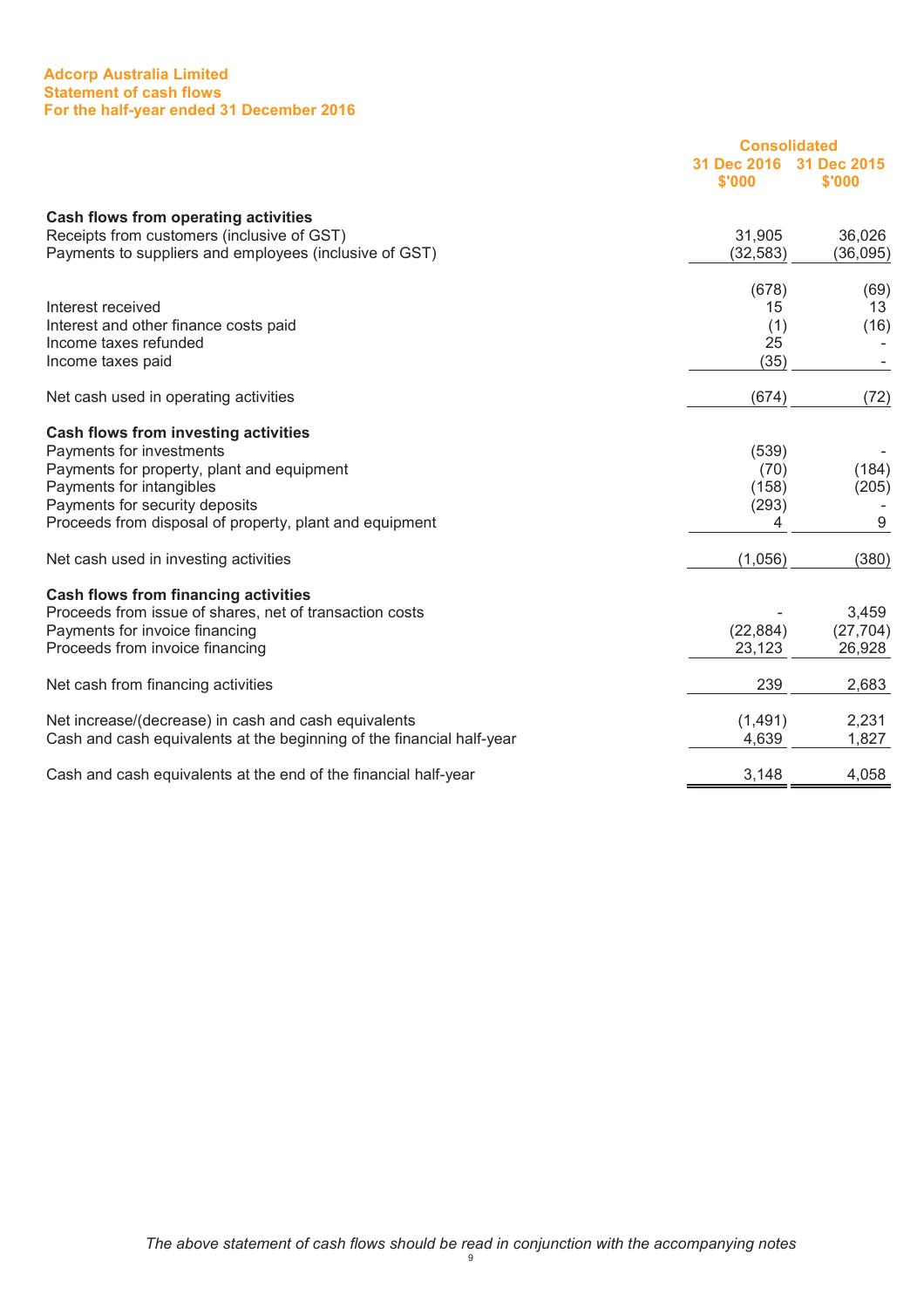#### **Note 1. General information**

The financial statements cover Adcorp Australia Limited as a Consolidated Entity consisting of Adcorp Australia Limited and the entities it controlled at the end of, or during, the half-year. The financial statements are presented in Australian dollars, which is Adcorp Australia Limited's functional and presentation currency.

Adcorp Australia Limited is a listed public company limited by shares, incorporated and domiciled in Australia. Its registered office and principal place of business is:

Level 2 309 George Street Sydney NSW 2000

A description of the nature of the Consolidated Entity's operations and its principal activities are included in the directors' report, which is not part of the financial statements.

The financial statements were authorised for issue, in accordance with a resolution of directors, on 28 February 2017. The directors have the power to amend and reissue the financial statements.

#### **Note 2. Significant accounting policies**

These general purpose financial statements for the interim half-year reporting period ended 31 December 2016 have been prepared in accordance with Australian Accounting Standard AASB 134 'Interim Financial Reporting' and the Corporations Act 2001, as appropriate for for-profit oriented entities. Compliance with AASB 134 ensures compliance with International Financial Reporting Standard IAS 34 'Interim Financial Reporting'.

These general purpose financial statements do not include all the notes of the type normally included in annual financial statements. Accordingly, these financial statements are to be read in conjunction with the annual report for the year ended 30 June 2016 and any public announcements made by the Company during the interim reporting period in accordance with the continuous disclosure requirements of the Corporations Act 2001.

The principal accounting policies adopted are consistent with those of the previous financial year and corresponding interim reporting period, unless otherwise stated.

#### **New or amended Accounting Standards and Interpretations adopted**

The Consolidated Entity has adopted all of the new or amended Accounting Standards and Interpretations issued by the Australian Accounting Standards Board ('AASB') that are mandatory for the current reporting period.

The adoption of these Accounting Standards and Interpretations did not have any significant impact on the financial performance or position of the Consolidated Entity during the financial half-year ended 31 December 2016 and are not expected to have any significant impact for the full financial year ending 30 June 2017. Any new, revised or amending Accounting Standards or Interpretations that are not yet mandatory have not been early adopted.

#### **Going concern**

As at 31 December 2016, the Consolidated Entity had cash and cash equivalents of \$3,148,000 (30 June 2016: \$4,639,000) and has a net current liability position of \$679,000 (30 June 2016: net current asset position of \$991,000). Loss for the half-year after non-controlling interest and other comprehensive income was \$815,000 (31 December 2015: \$411,000) and net cash outflows from operating activities were \$674,000 (31 December 2015: \$72,000).

The investment in Shootsta Holdings Pty Ltd ('Shootsta') has contributed to the net current liability position; however this was a strategic investment decision that is expected to generate profits for the Company within the future and enhance our service offering to current clients and future prospects.

With a loss being reported for the current period, the Company continues to focus on structuring and resourcing the business to attract new business and increase revenues whilst maintaining control over costs.

Our cash flow models for the next twelve months are based on detailed financial models that indicate the Company will be able to pay its commitments as they fall due provided we achieve our sales estimates. Furthermore, we maintain a high level of rigour in cash flow management, prompt collection of receivables and will maintain a finance facility to support working capital or finance strategic investments.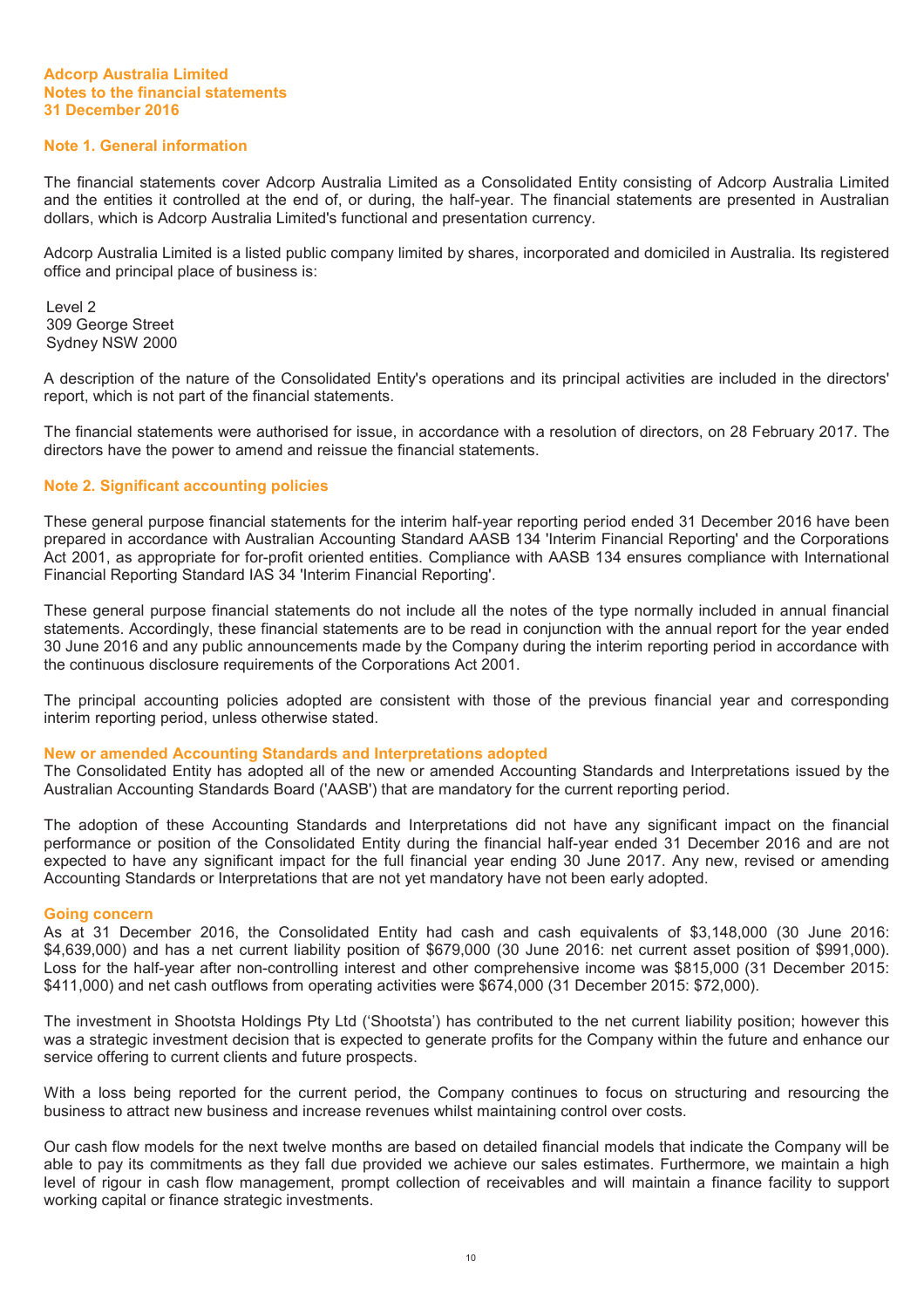#### **Note 2. Significant accounting policies (continued)**

The directors are of a view that the Consolidated Entity is a going concern based on the current level of cash reserves, the availability of the debtor finance facility and ongoing initiatives to increase revenues whilst managing the cost base to ensure a return to positive cashflow from operations. Therefore the Consolidated Entity will be able to meet its debts as they fall due and accordingly the financial statements have been prepared on a going concern basis.

#### **Note 3. Operating segments**

#### *Identification of reportable operating segments*

The Consolidated Entity has identified its operating segments based on the internal reports that are reviewed and used by the Board (the chief operating decision maker ('CODM')) in assessing performance and determining the allocation of resources.

Segment information is reported to the CODM on the basis of geographical region. The Consolidated Entity's products and services are the same within both geographical segments.

The information reported to the CODM is on a monthly basis.

*Major customers* 

There are no significant customers in any reported segment that comprise greater than 10% of the segments aggregated revenues.

#### *Operating segment information*

|                                   | <b>New</b>                 |                   |                        |  |
|-----------------------------------|----------------------------|-------------------|------------------------|--|
| <b>Consolidated - 31 Dec 2016</b> | <b>Australia</b><br>\$'000 | Zealand<br>\$'000 | <b>Total</b><br>\$'000 |  |
| <b>Revenue</b>                    |                            |                   |                        |  |
| Sales to external customers       | 5,274                      | 1,389             | 6,663                  |  |
| Other revenue                     | 12                         | 3                 | 15                     |  |
| <b>Total revenue</b>              | 5,286                      | 1,392             | 6,678                  |  |
| <b>Adjusted EBITDA*</b>           | (561)                      | 11                | (550)                  |  |
| Depreciation and amortisation     |                            |                   | (224)                  |  |
| Interest revenue                  |                            |                   | 15                     |  |
| Finance costs                     |                            |                   | (1)                    |  |
| Loss before income tax expense    |                            |                   | (760)                  |  |
| Income tax expense                |                            |                   | (23)                   |  |
| Loss after income tax expense     |                            |                   | (783)                  |  |
| <b>Assets</b>                     |                            |                   |                        |  |
| Segment assets                    | 9,985                      | 1,674             | 11,659                 |  |
| Unallocated assets:               |                            |                   |                        |  |
| Deferred tax asset                |                            |                   | 1,167                  |  |
| <b>Total assets</b>               |                            |                   | 12,826                 |  |
| <b>Liabilities</b>                |                            |                   |                        |  |
| Segment liabilities               | 10,339                     | 849               | 11,188                 |  |
| Unallocated liabilities:          |                            |                   |                        |  |
| Deferred tax liability            |                            |                   | 264                    |  |
| <b>Total liabilities</b>          |                            |                   | 11,452                 |  |

Earnings before interest, tax, depreciation, amortisation, impairment and share of losses of associate.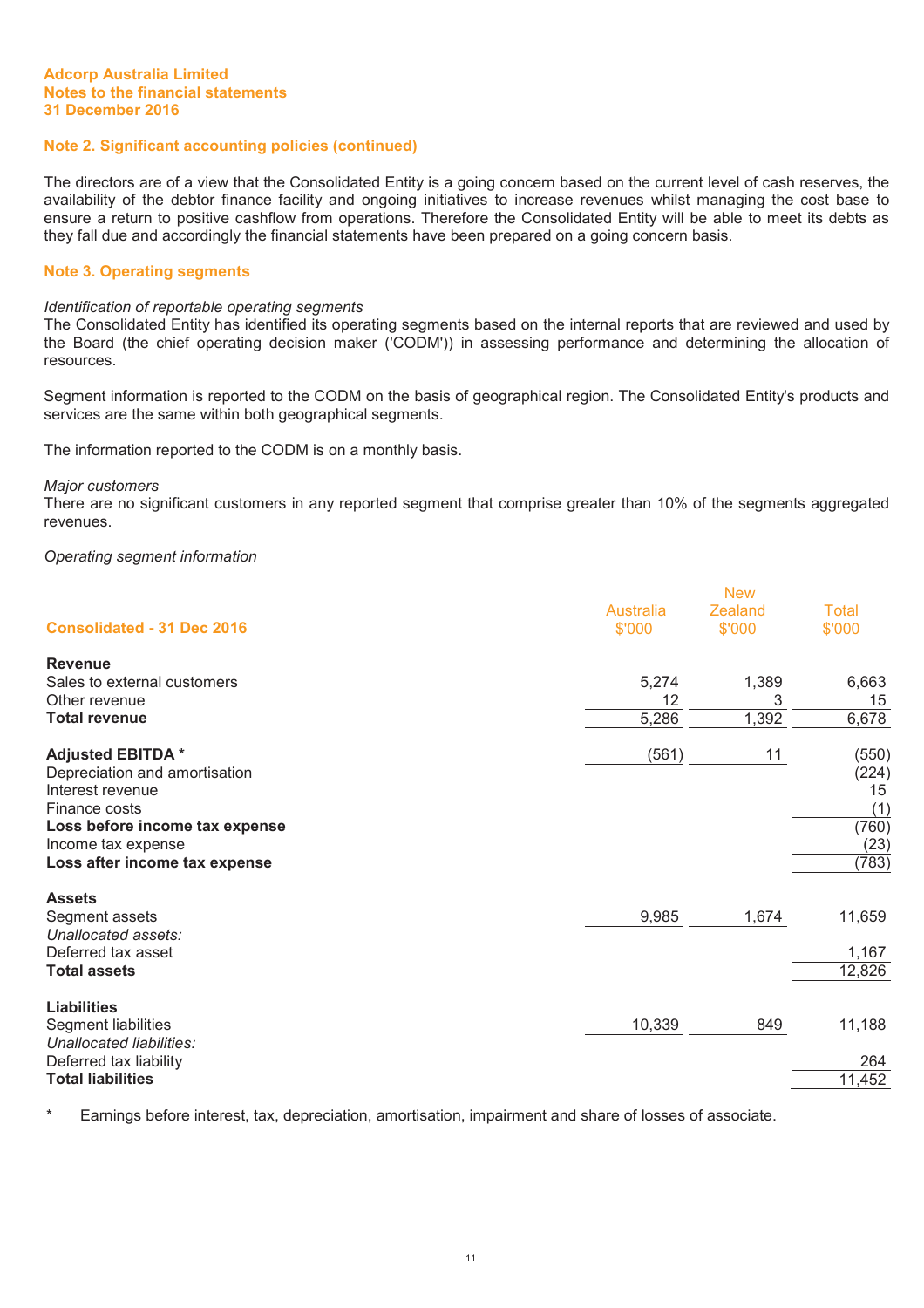#### **Note 3. Operating segments (continued)**

|                                   | <b>New</b>                 |                   |                        |  |
|-----------------------------------|----------------------------|-------------------|------------------------|--|
| <b>Consolidated - 31 Dec 2015</b> | <b>Australia</b><br>\$'000 | Zealand<br>\$'000 | <b>Total</b><br>\$'000 |  |
| <b>Revenue</b>                    |                            |                   |                        |  |
| Sales to external customers       | 6,699                      | 1,276             | 7,975                  |  |
| Other revenue                     | 7                          | 6                 | 13                     |  |
| <b>Total revenue</b>              | 6,706                      | 1,282             | 7,988                  |  |
| <b>Adjusted EBITDA*</b>           | 170                        | (88)              | 82                     |  |
| Depreciation and amortisation     |                            |                   | (365)                  |  |
| Impairment of assets              |                            |                   | (205)                  |  |
| Interest revenue                  |                            |                   | 13                     |  |
| Finance costs                     |                            |                   | (16)                   |  |
| Loss before income tax benefit    |                            |                   | (491)                  |  |
| Income tax benefit                |                            |                   | 26                     |  |
| Loss after income tax benefit     |                            |                   | (465)                  |  |
| Consolidated - 30 Jun 2016        |                            |                   |                        |  |
| <b>Assets</b>                     |                            |                   |                        |  |
| Segment assets                    | 12,260                     | 2,093             | 14,353                 |  |
| Unallocated assets:               |                            |                   |                        |  |
| Deferred tax asset                |                            |                   | 1,199                  |  |
| <b>Total assets</b>               |                            |                   | 15,552                 |  |
| <b>Liabilities</b>                |                            |                   |                        |  |
| Segment liabilities               | 11,861                     | 1,237             | 13,098                 |  |
| Unallocated liabilities:          |                            |                   |                        |  |
| Deferred tax liability            |                            |                   | 305                    |  |
| <b>Total liabilities</b>          |                            |                   | 13,403                 |  |
|                                   |                            |                   |                        |  |

\* Earnings before interest, tax, depreciation, amortisation, impairment and share of losses of associate.

#### **Note 4. Revenue**

|                                     | <b>Consolidated</b> |                                   |
|-------------------------------------|---------------------|-----------------------------------|
|                                     | \$'000              | 31 Dec 2016 31 Dec 2015<br>\$'000 |
| Sales revenue<br>Operating revenues | 6,663               | 7,975                             |
| Other revenue<br>Interest           | 15                  | 13                                |
| Revenue                             | 6,678               | 7,988                             |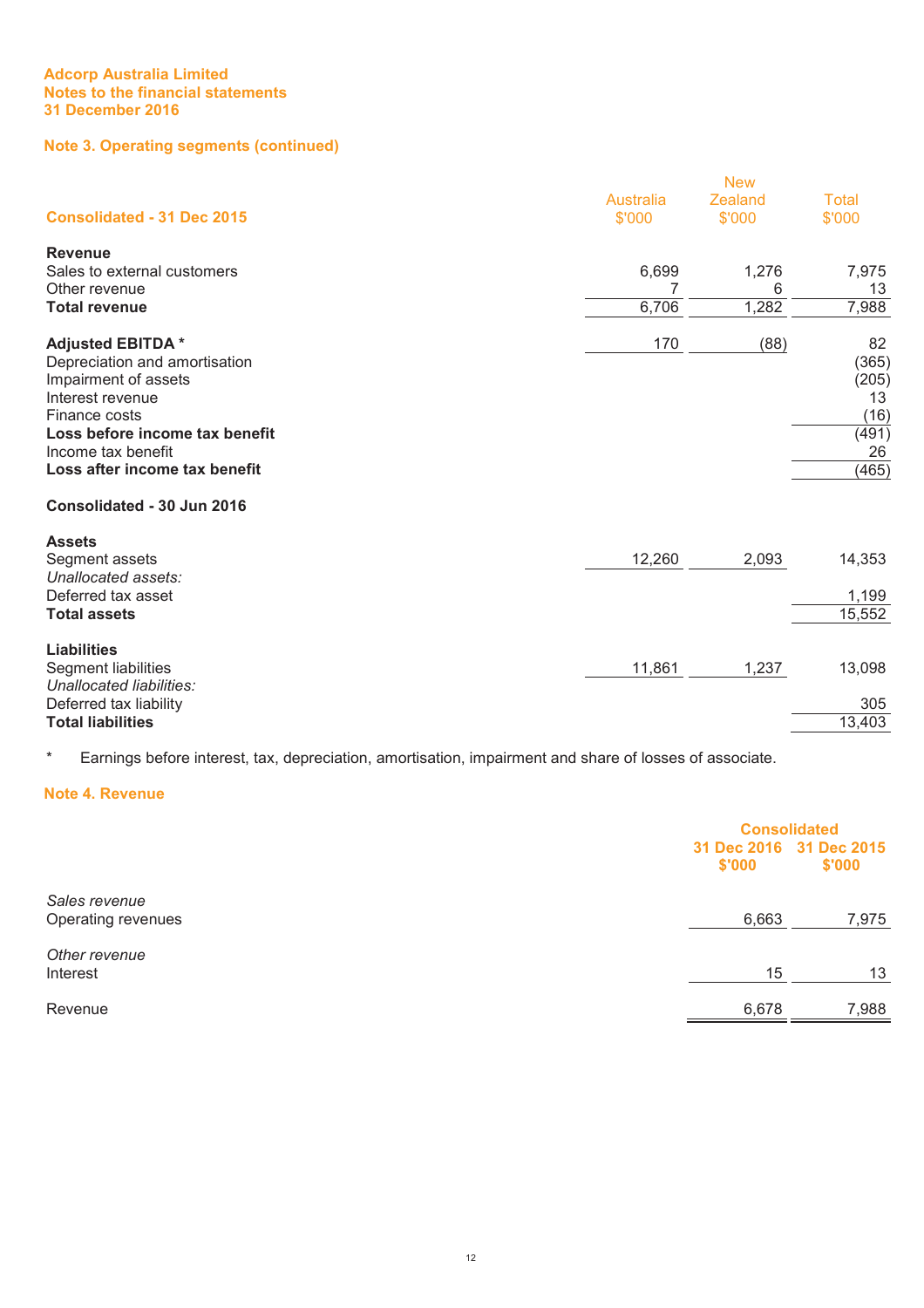#### **Note 5. Expenses**

|                                                                                                          | <b>Consolidated</b><br>31 Dec 2016<br>\$'000 | 31 Dec 2015<br>\$'000 |
|----------------------------------------------------------------------------------------------------------|----------------------------------------------|-----------------------|
| Loss before income tax includes the following specific expenses:                                         |                                              |                       |
| Depreciation<br>Office equipment<br>Plant and equipment                                                  | 49<br>85                                     | 50<br>195             |
| Total depreciation                                                                                       | 134                                          | 245                   |
| Amortisation<br>Software licences<br>Trademarks and other intellectual property                          | 89<br>1                                      | 120                   |
| <b>Total amortisation</b>                                                                                | 90                                           | 120                   |
| Total depreciation and amortisation                                                                      | 224                                          | 365                   |
| Finance costs<br>Interest and finance charges paid/payable                                               | 1                                            | 16                    |
| Net foreign exchange loss<br>Net foreign exchange loss                                                   | 3                                            | $\sqrt{3}$            |
| Net loss on disposal<br>Net loss/(gain) on disposal of property, plant and equipment                     | 6                                            | (56)                  |
| Superannuation expense<br>Defined contribution superannuation expense                                    | 297                                          | 346                   |
| Employee benefits expense excluding superannuation<br>Employee benefits expense excluding superannuation | 4,782                                        | 5,337                 |

#### **Note 6. Current assets - cash and cash equivalents**

|                 |        | <b>Consolidated</b>               |  |
|-----------------|--------|-----------------------------------|--|
|                 | \$'000 | 31 Dec 2016 30 Jun 2016<br>\$'000 |  |
| Cash at bank    | 2,637  | 4,129                             |  |
| Cash on deposit | 511    | 510                               |  |
|                 | 3,148  | 4,639                             |  |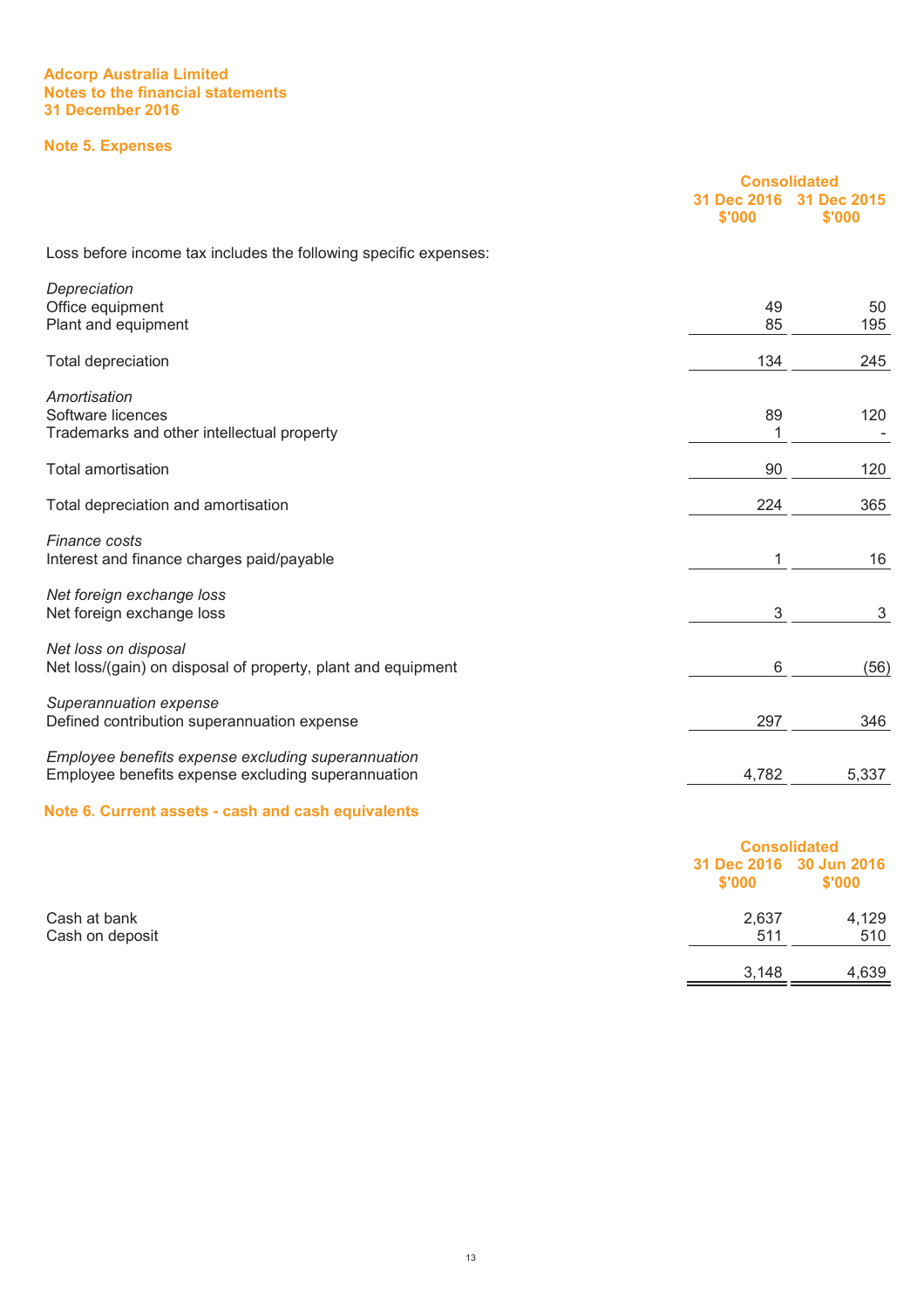#### **Note 7. Current assets - trade and other receivables**

|                                                                    | <b>Consolidated</b> |                                   |
|--------------------------------------------------------------------|---------------------|-----------------------------------|
|                                                                    | \$'000              | 31 Dec 2016 30 Jun 2016<br>\$'000 |
| Trade receivables<br>Less: Provision for impairment of receivables | 5,325<br>(93)       | 7,278<br>(73)                     |
|                                                                    | 5,232               | 7,205                             |
| Other receivables                                                  | 80                  | 265                               |
|                                                                    | 5,312               | 7,470                             |

#### **Note 8. Non-current assets - investments accounted for using the equity method**

|                                                    |        | <b>Consolidated</b>               |  |
|----------------------------------------------------|--------|-----------------------------------|--|
|                                                    | \$'000 | 31 Dec 2016 30 Jun 2016<br>\$'000 |  |
| Investment in associate - Shoosta Holdings Pty Ltd | 804    |                                   |  |

#### *Shootsta Holdings Pty Ltd*

On 22 July 2016, Adcorp purchased a 15% investment in Shootsta Holdings Pty Ltd ('Shootsta'), a company that empowers companies to create their own professional videos using a Shootsta kit. Adcorp also took a seat on the Shootsta board as part of the transaction.

#### *HR by the Hour Pty Ltd*

HR by the Hour Pty Ltd ('HRBTH') is a 50% owned joint venture entity acquired on 14 January 2016. HRBTH provides Recruitment and HR related services. As at 31 December 2016, a \$40,000 working capital loan had been advanced to HRBTH. The working capital loan is included in Other receivables. The joint venture is accounted for under the equity accounting method, however as at 31 December 2016 the share of profits in HRBTH was not material.

#### **Note 9. Current liabilities - trade and other payables**

|                        | <b>Consolidated</b> |                                   |
|------------------------|---------------------|-----------------------------------|
|                        | \$'000              | 31 Dec 2016 30 Jun 2016<br>\$'000 |
| Trade payables         | 6,365               | 8,265                             |
| Deferred consideration | 265                 |                                   |
| Other payables         | 3,308               | 3,475                             |
|                        | 9,938               | 11,740                            |

#### **Note 10. Equity - dividends**

There were no dividends paid, recommended or declared during the current or previous financial half-year.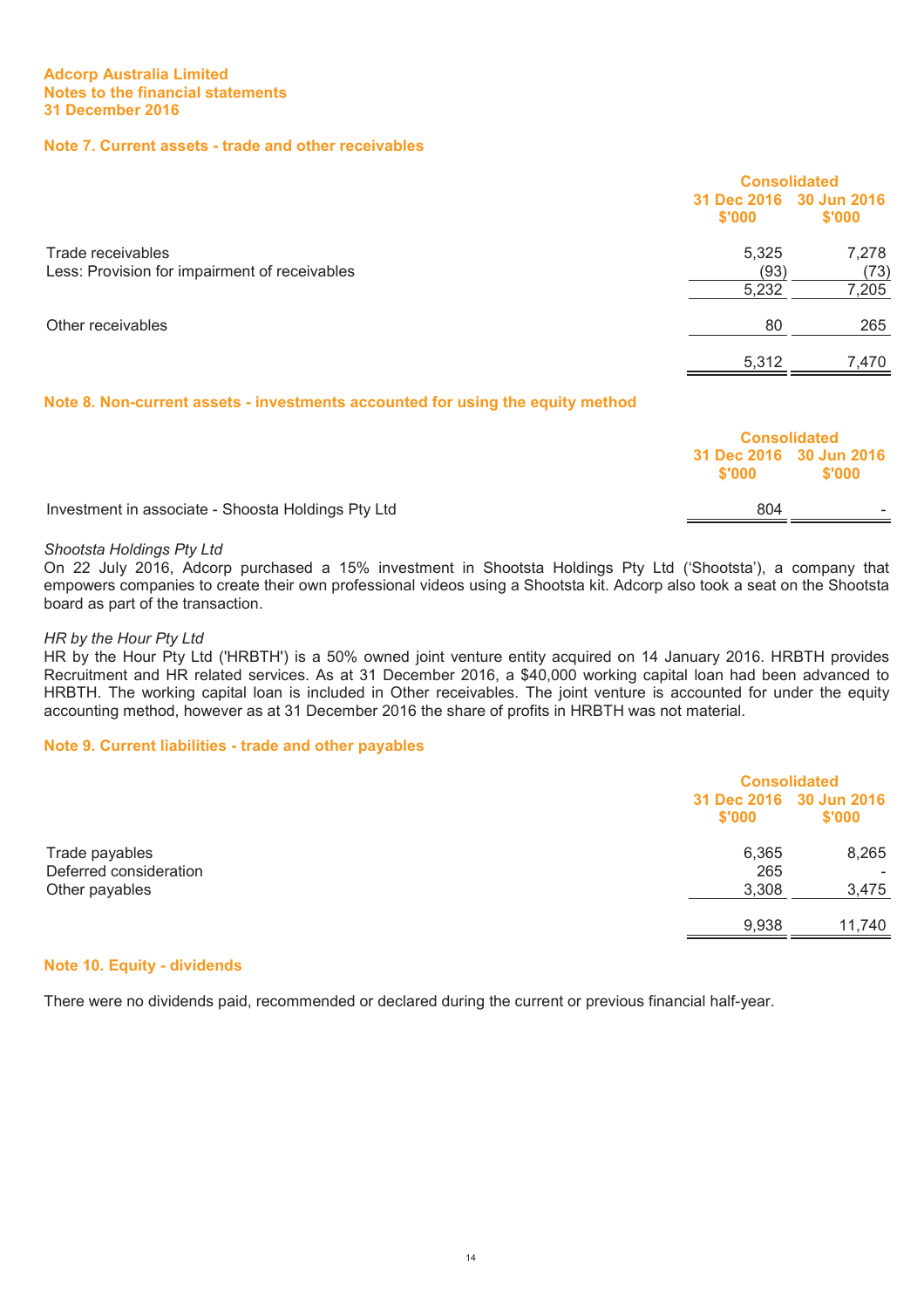#### **Note 11. Contingent liabilities**

The Consolidated Entity has various guarantees over premises.

|          |                                   | <b>Consolidated</b> |  |
|----------|-----------------------------------|---------------------|--|
|          | 31 Dec 2016 30 Jun 2016<br>\$'000 | \$'000              |  |
| Premises | 567                               | 907                 |  |

On 11 November 2016, Adcorp received a letter from Dentsu Mitchell Media Australia Pty Ltd ('Dentsu') claiming amounts owing by Adcorp. This letter was in response to one from Adcorp dated 9 November 2016 demanding payment of outstanding invoices for services rendered. Adcorp considers Dentsu's letter dated 11 November 2016 to be largely unsubstantiated claims and will vigorously defend this position.

On 22 December 2016, Adcorp responded again demanding payment for outstanding invoices for services rendered and in addition claiming damages for wrongful termination of agreement and engaging in misleading and deceptive conduct.

#### **Note 12. Earnings per share**

|                                                                                           | <b>Consolidated</b>   |                       |
|-------------------------------------------------------------------------------------------|-----------------------|-----------------------|
|                                                                                           | 31 Dec 2016<br>\$'000 | 31 Dec 2015<br>\$'000 |
| Loss after income tax<br>Non-controlling interest                                         | (783)<br>(40)         | (465)<br>2            |
| Loss after income tax attributable to the owners of Adcorp Australia Limited              | (823)                 | (463)                 |
|                                                                                           | <b>Number</b>         | <b>Number</b>         |
| Weighted average number of ordinary shares used in calculating basic earnings per share   | 182,029,806           | 77,164,809            |
| Weighted average number of ordinary shares used in calculating diluted earnings per share | 182,029,806           | 77,164,809            |
|                                                                                           | <b>Cents</b>          | <b>Cents</b>          |
| Basic earnings per share<br>Diluted earnings per share                                    | (0.45)<br>(0.45)      | (0.60)<br>(0.60)      |

#### **Note 13. Events after the reporting period**

Adcorp received notice in February 2017 that the Northern Territory Government contract for Interstate and International advertising due to expire will not be renewed, however has been extended until 4 April 2017. At this stage the contract is not going out to market. The Company has commenced plans for additional restructuring to transition out of the contract.

No other matter or circumstance has arisen since 31 December 2016 that has significantly affected, or may significantly affect the Consolidated Entity's operations, the results of those operations, or the Consolidated Entity's state of affairs in future financial years.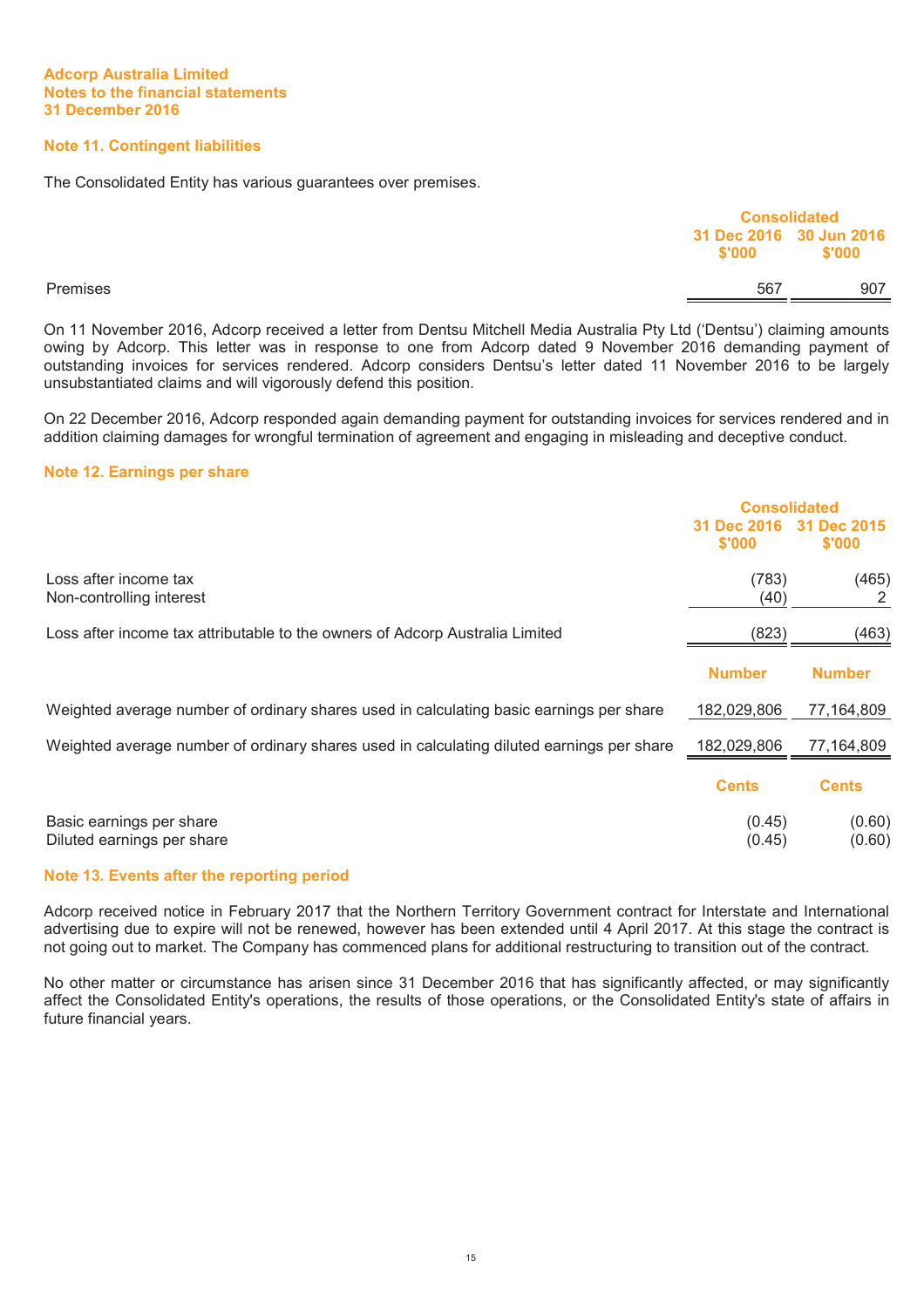#### **Adcorp Australia Limited Directors' declaration 31 December 2016**

In the directors' opinion:

- the attached financial statements and notes comply with the Corporations Act 2001, Australian Accounting Standard AASB 134 'Interim Financial Reporting', the Corporations Regulations 2001 and other mandatory professional reporting requirements;
- the attached financial statements and notes give a true and fair view of the Consolidated Entity's financial position as at 31 December 2016 and of its performance for the financial half-year ended on that date; and
- there are reasonable grounds to believe that the Company will be able to pay its debts as and when they become due and payable.

Signed in accordance with a resolution of directors made pursuant to section 303(5)(a) of the Corporations Act 2001.

On behalf of the directors

Daif Mon  $\mathcal{L}_\text{max}$  , and the set of the set of the set of the set of the set of the set of the set of the set of the set of the set of the set of the set of the set of the set of the set of the set of the set of the set of the

David Morrison Director and Chief Executive Officer

28 February 2017 Sydney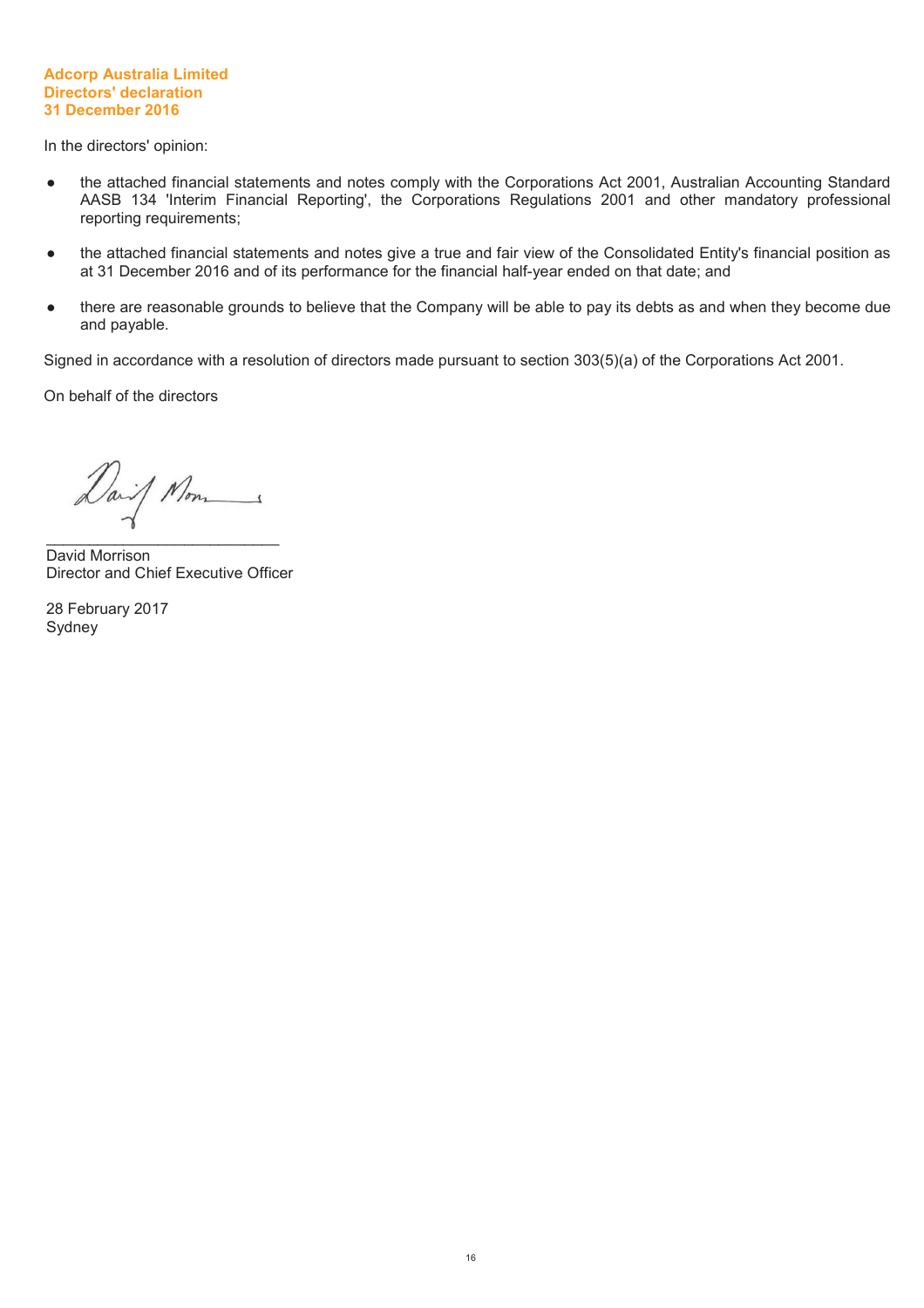

Level 17, 383 Kent Street Sydney NSW 2000

Correspondence to: Locked Bag Q800 QVB Post Office Sydney NSW 1230

**T** +61 2 8297 2400 **F** +61 2 9299 4445 **E** info.nsw@au.gt.com **W** www.grantthornton.com.au

#### Independent Auditor's Review Report To the Members of Adcorp Australia Limited

We have reviewed the accompanying half-year financial report of Adcorp Australia Limited ("Company"), which comprises the statement of financial position as at 31 December 2016, and the statement of profit or loss and other comprehensive income, statement of changes in equity and statement of cash flows for the half-year ended on that date, notes comprising a statement or description of accounting policies, other explanatory information and the directors' declaration of the consolidated entity, comprising both the Company and the entities it controlled at the half-year's end or from time to time during the half-year.

#### Directors' responsibility for the half-year financial report

The directors of Adcorp Australia Limited are responsible for the preparation of the halfyear financial report that gives a true and fair view in accordance with Australian Accounting Standards and the Corporations Act 2001 and for such controls as the directors determine is necessary to enable the preparation of the half-year financial report that is free from material misstatement, whether due to fraud or error.

#### Auditor's responsibility

Our responsibility is to express a conclusion on the half-year financial report based on our review. We conducted our review in accordance with the Auditing Standard on Review Engagements ASRE 2410 Review of a Financial Report Performed by the Independent Auditor of the Entity, in order to state whether, on the basis of the procedures described, we have become aware of any matter that makes us believe that the half-year financial report is not in accordance with the Corporations Act 2001 including: giving a true and fair view of the Adcorp Australia Limited financial position as at 31 December 2016 and its performance for the half-year ended on that date; and complying with Accounting Standard AASB 134 Interim Financial Reporting and the Corporations Regulations 2001. As the auditor of Adcorp Australia Limited, ASRE 2410 requires that we comply with the ethical requirements relevant to the audit of the annual financial report.

Grant Thornton Audit Pty Ltd ACN 130 913 594 a subsidiary or related entity of Grant Thornton Australia Ltd ABN 41 127 556 389

'Grant Thornton' refers to the brand under which the Grant Thornton member firms provide assurance, tax and advisory services to their clients and/or refers to one or more member firms, as the context requires. Grant Thornton Australia Ltd is a member firm of Grant Thornton International Ltd (GTIL). GTIL and the member firms are not a worldwide partnership. GTIL and each member firm is a separate legal entity. Services are delivered by the member firms. GTIL does not provide services to clients. GTIL and its member firms are not agents of, and do not obligate one another and<br>are not liable for one ano Australian subsidiaries and related entities. GTIL is not an Australian related entity to Grant Thornton Australia Limited.

Liability limited by a scheme approved under Professional Standards Legislation.